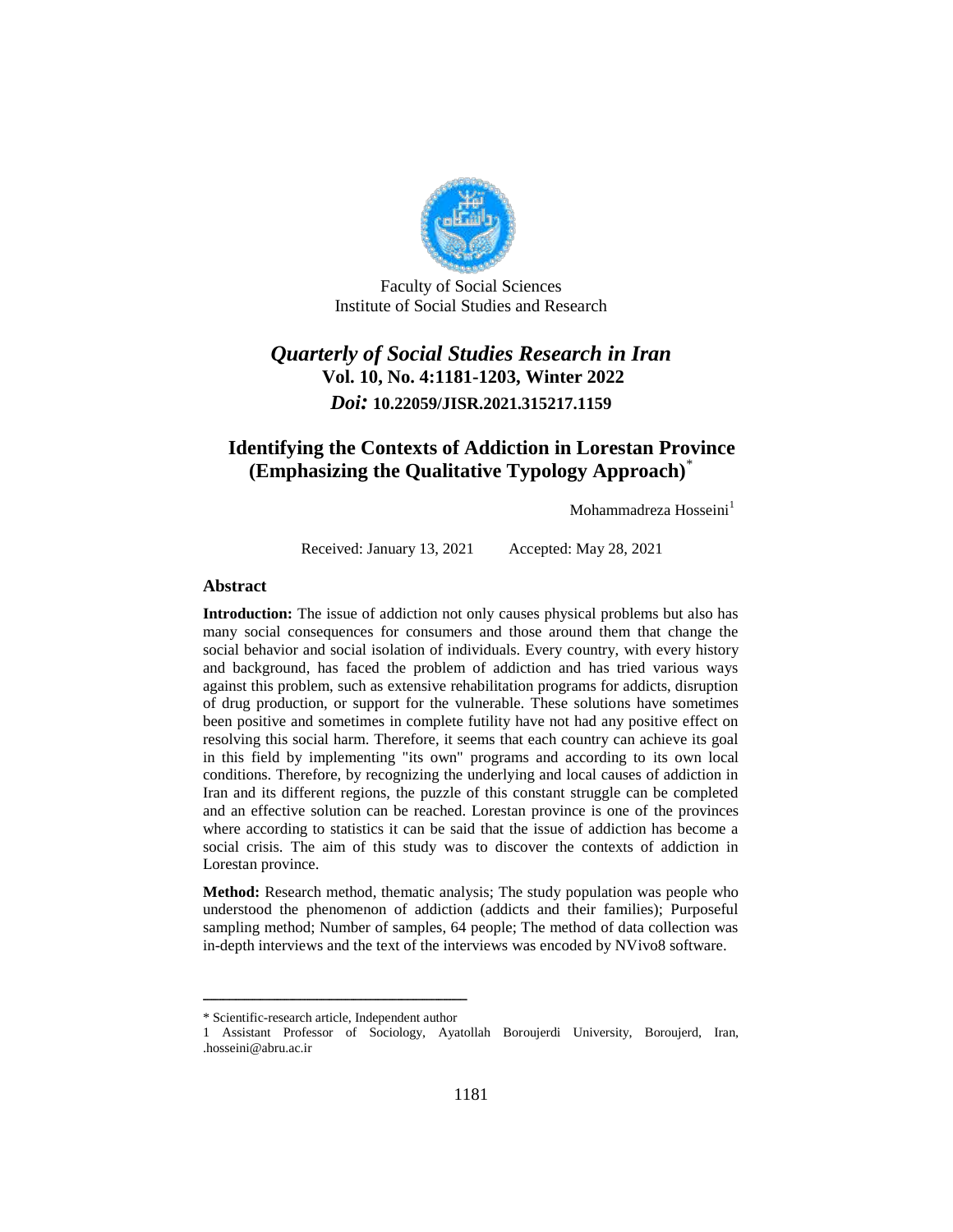**Findings:** Findings showed that the person due to 1) driving mechanisms (individual contextual variables; paternal contextual variables; socio-economic status; existence of infected pattern; physical and mental pain; love failure, education , Occupational, financial; ignorance and weak socialization; weak parent-child bond; separation (homelessness, divorce / parents, death of loved ones), non-adherence to norms; inefficiency of legal rules) and 2) attraction mechanisms: (Access to drugs; physical, sexual and mental success; curiosity; entertainment; self-affirmation) tends to addiction.

**Conclusion:** The results of the study indicate that in order to prevent addiction, in parallel with weakening and eliminating the driving mechanisms, we should strengthen and provide the absorption mechanisms in the field of healthy attractions. Therefore, in order to achieve the important and necessary goal of addiction prevention, in addition to "economic" and "political" plans to combat the production, trafficking, distribution and consumption of drugs, it is necessary to address "cultural" and "social" plans. In order to prevent the harms caused by the spread of addiction by creating a culture of addiction prevention and creating cohesion and social control among individuals.

**Keywords:** Addiction, Lorestan, Qualitative Typology, Thematic analysis, Driving and Attraction Mechanisms.

#### **Bibliography**

- Abadinsky, H. (2005), **Drugs, a Glance**. Translation: M.A. Zakaria. Tehran: Society and Culture. *(In Persian)*
- Asayesh, H. et al. (2012), Drug Abuse and the Relationship between Drug Use Methods and Age Factors in Drug Addicts. **Development of Research in Nursing and Midwifery**, No. 2: 82-89. *(In Persian)*
- Bainter, T.E.G., & Ackerman, M. L. (2021), Conformity Behaviors: a Qualitative Phenomenological Exploration of Binge Drinking Among Female College Students. **International Journal of Mental Health and Addiction***.* https://doi.org/10.1007/s11469-021-00501-6.
- Bardo, M. T., Neisewander, J. L., & Kelly, T. H. (2013), Individual Differences and Social Influences on the Neurobehavioral Pharmacology of Abused Drugs. **Pharmacol Rev**, No. 1: 255–290*.*
- Borna (2020), The Age of Addiction Has Decreased / Women's Addiction Is Increasing. Available at: https://www.borna.news/fa/tiny/news-991009. *(In Persian)*
- Brissing, P., & Farrow, J. A. (1990), A New Look at Gender Difference in Drinking and Driving in Flunkies Experiences and Attitudes among New among New Adolescent Drivers. **Health Education & Behavior**. No. 2: 213-221.
- Brook, J. S., Nomura, C., & Cohen, P. (1989), Prenatal, Perinatal, and Early Childhood Risk Actors and Drug Involvement in Adolescence. Online at: http://www.ncbi.nlm.nih.gov.
- Charmaz, K. (2002), **Handbook of Interview Research, Context & Method**, London: Sage.
- Clements, K. J., Mcgergor, I. S., Hunt, G. E., & Cornish, J. L. (2004), MDMA (Ecstasy), Methamphetamine and Their Combination: Long-Term Changes in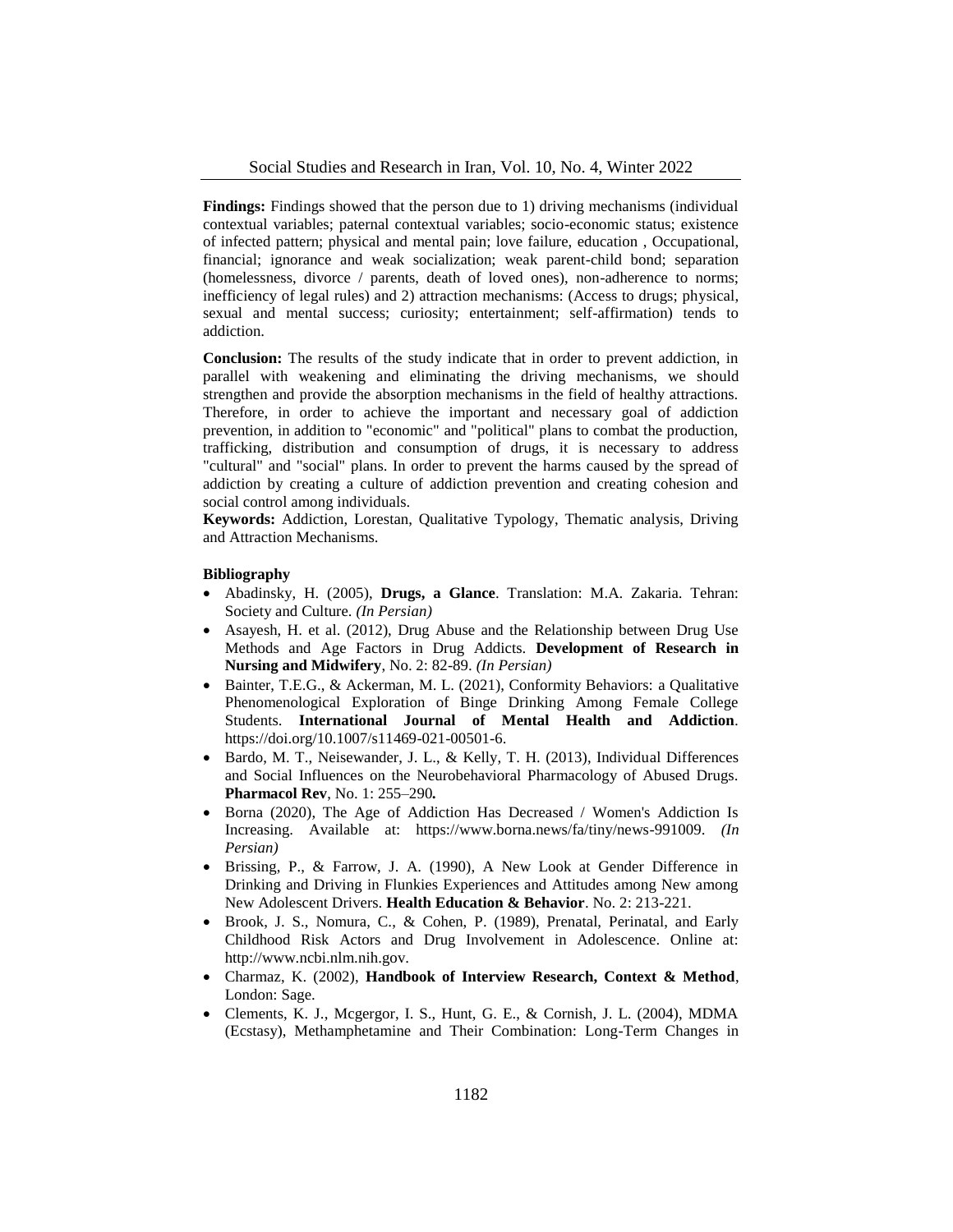Social Interaction and Neurochemistry in the Rat. **Psychopharmacology**, No. 3- 4: 318–325.

- Dolan, S., Brooke, A., & Davis, A. (2020), A Quadripartite Model of Passion for Marijuana Use: Associations with Consumption, Consequences, Craving, and Satisfaction with Life. **Addiction Research & Theory**, No. 1: 30-35.
- Flick, O. (2008**)**, **An Introduction to Qualitative Research**. Translation: Hadi Jalili. Tehran: Ney. *(In Persian)*
- Frisher, M., Crome, L., Macleod, J., Bloor, R., & Hickman, M. (2019), Predictive Factors for Illicit Drug Use among Young People: A Literature Review. Home Office Online Report 05/07. Online at: http://dera.aoi.ac.uk.
- Habibpour Gatabi, K. (2019), The Idea of Smoking among a Sample of Tehran Citizens. **Social Issues of Iran**, No. 2: 85-109. *(In Persian)*
- Haji Hassani, M. et al. (2011), Predicting the Tendency to Addiction Based on the Level of Aggression and Assertiveness in Students. **Addiction Research**, No. 20: 41-54. *(In Persian)*
- Hasheminejad, M. (2016), **Sociological Study of Women's Addiction in Mazandaran by Contextual Method**, Master Thesis in Sociology. Kharazmi University. *(In Persian)*
- Iman, M. T. (2009), **The Paradigm Basis of Quantitative and Qualitative Research Methods in the Humanities**, Qom: Seminary and University. *(In Persian)*
- IRNA. (2017), Lorestan's Situation in Drug Use Is Worrying. October 24 Online. Available at: www.irna.ir/news/82698439. *(In Persian)*
- Karampour, R. (2000), Evaluation of Research on Addiction and Drug Use at the Anti-Narcotics Headquarters. **Depth of Training**, No. 5,10. *(In Persian)*
- LeMoal, M., & Koob, G. F. (2007), Drug Addiction: Pathways to the Disease and Pathophysiological Perspectives. **European Neuropsychopharmacology**, No. 6- 7: 377-393.
- Mehr News Agency (2018), The Age of Drug Use in Lorestan is 21.7 years / 60,000 People Are Addicted, May 8. Online. Available at: mehrnews.com/xLqQ4. *(In Persian)*
- Meshkani, M. R., & Meshkani, Z. (2002), Assessing the Effect of External and Internal Family Factors on Juvenile Delinquency. **Iranian Sociological Association**, Tehran: Agah. *(In Persian)*
- Modbernia, M. et al. (2013), Factors Affecting Drug Addiction among People Aged 15 to 30 Years: A Qualitative Study. **Journal of Guilan University of Medical Sciences**, No. 87: 70-77. *(In Persian)*
- Mohammadi, J., & Rahimi, A. (2019), Qualitative Study of the Use of Signs in Urban Spaces (Case Study: Sanandaj). **Social Studies and Research in Iran**, No. 4: 677-700. *(In Persian)*
- Nazrul Islam, S. K., Hossain, K., & Ahsan, M. (2000), Sexual Life Style, Drug Habit and Socio-Demographic Status of Drug Addict in Bangladesh, **Public Health**. No. 5: 1022-1027.
- Noel, X., Brevers, D., & Bechara, A. (2013), A Neurocognitive Apporach to Understanding the Neurobiology of Addiction. **Current Opinion in Neurobiology**. No. 4: 632-638.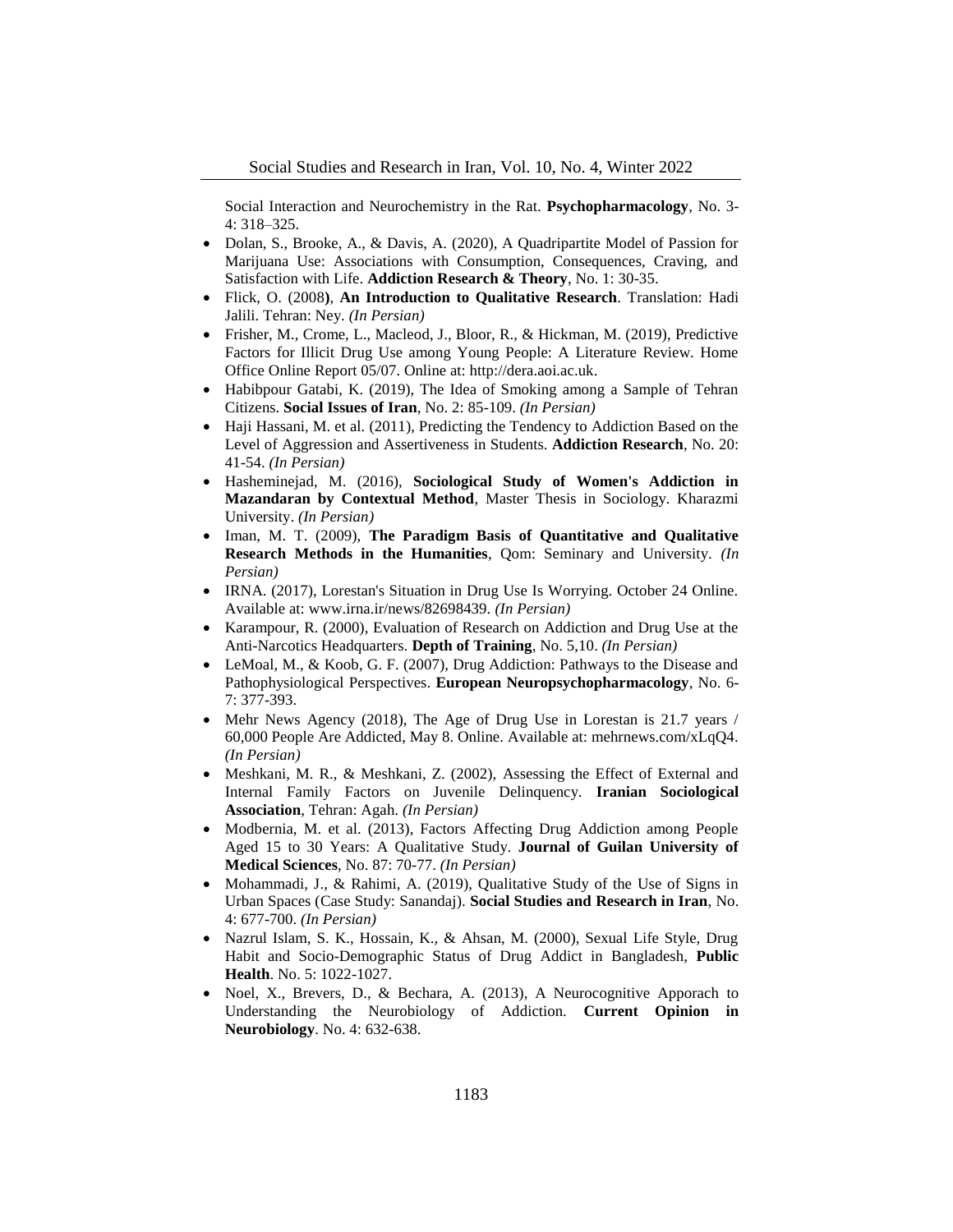- Orford, J. (1994), Empowering Family and Friends, **Drug and Alcohol Review.**  No. 13: 417-422.
- Razeqi, N., Firoozjaian, A., & Qasemzadeh, H. (2017), Study of the Relationship between the Social Capital of Anonymous Addicts and the Continuation of Addiction (Case Study: Addicts Participating in NA Associations in Mazandaran Province), **Social Studies and Research in Iran**. No. 4: 571-593. *(In Persian)*
- Robertson, Y. (1998), **An Introduction to Society with an Emphasis on Theories of Functionalism, Antagonism, and Symbolic Interaction**. Translation: Hossein Behravan. Mashhad: Publisher. *(In Persian)*
- Saei Arsi, I., & Askari, F. (2012), Sociological Explanation of the Causes and Factors Affecting Addiction in Zanjan. **Behavioral Sciences**, No. 12: 51-73. *(In Persian)*
- Shayesteh, S. (1996), **Comparison of Personality of Drug-Addicted Youth and Normal Youth in the Age Group of 14-22 Years in Isfahan Province**, Master Thesis. Trabiat Modares University. *(In Persian)*
- Sohbatiha, A., & Ramezanifar, H. (2014), Study of Sociological Factors Affecting Drug Use among Women (Case Study: Women in Tonekabon). **First International Conference on Psychology and Behavioral Sciences**, Tehran: Mehr Ishraq Conference Institute. University of Tehran Conference Center. *(In Persian)*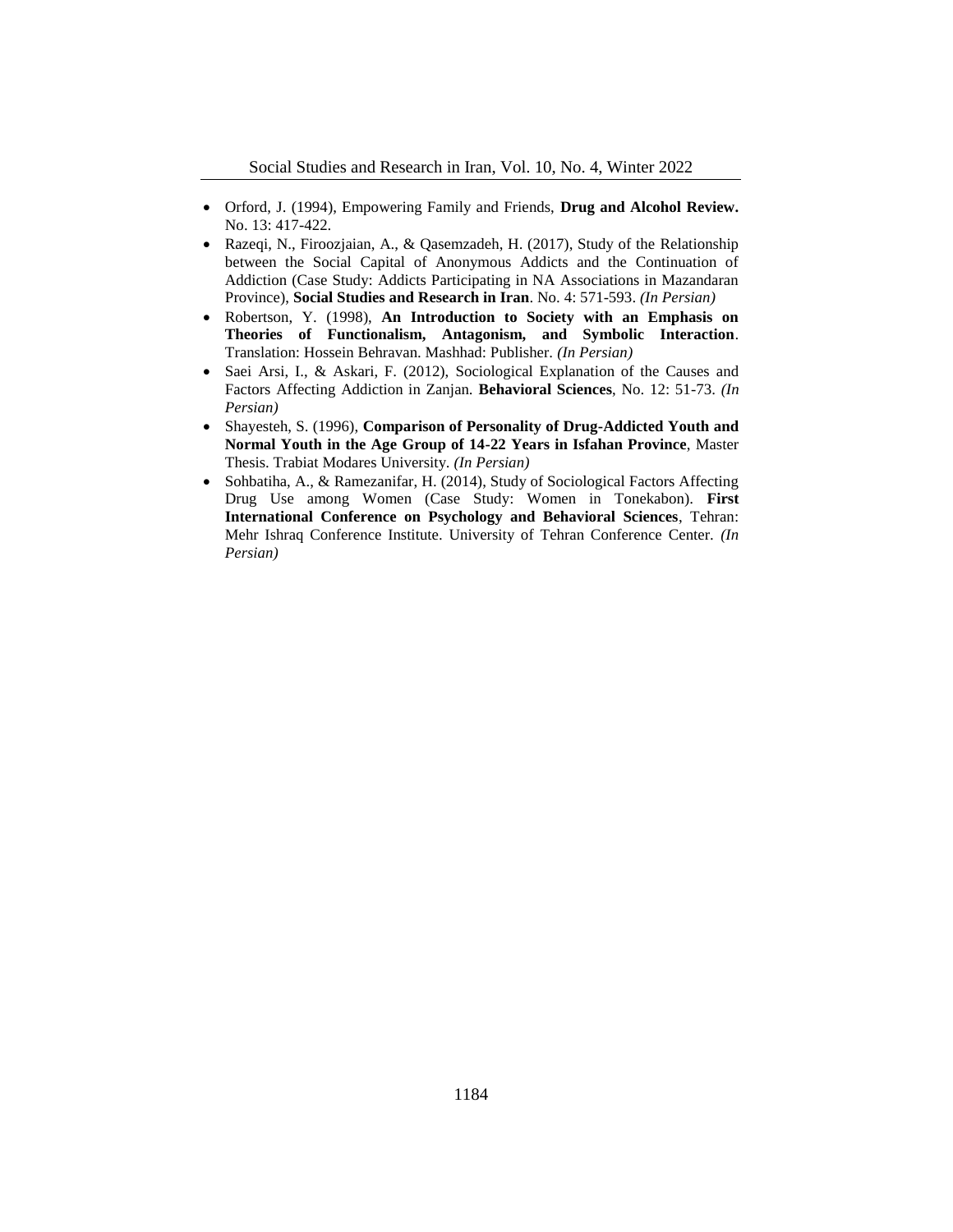راان و تحقیقات اجتماعی در ایران / دورهٔ ۱۰، ثنارهٔ ۴، زمتان ۱۴۰۰: ۱۸۱۱-۱۲۰۳ ما ش **شناسایی بسترهای گرایش به اعتیاد در استان لرستان** *\** **)با تأکید بر رویکرد سنخشناسی کیفی(**

**1** محمدرضا حسینی

## تاریخ دریافت: 99/10/24 تاریخ پذیرش: 1400/03/07 **Doi: 10.22059/JISR.2021.315217.1159**

چکیده

پژوهش حاضر با هدف کشف بسترهای گرایش به اعتیاد در استان لرستان به روش تحلیل تماتیک انجام گرفته است. جامعۀ مورد مطالعه، معتادان و خانوادههای آنها هستند که از میان آنها به روش نمونهگیری هدفمند، 64 نفر بهعنوان نمونه انتخاب شدند. روش گردآوری دادهها، مصاحبۀ عمیق است و متن مصاحبهها بهوسیلۀ نرمافزار 8NVivo کدگذاری شده است. یافتههای تحقیق نشان داد افراد در اثر دو گروه مکانیسم به اعتیاد گرایش یافتهاند: .1 مکانیسمهای سوقدهنده )متغیرهای زمینهای فردی، متغیرهای زمینهای خانوادۀ پدری، پایگاه اقتصادی-اجتماعی، وجود الگوی آلوده، درد جسمی و روحی، ناکامی عشقی، تحصیلی، شغلی و مالی، ناآگاهی و ضعف جامعهپذیری، ضعف پیوند والدین ـ فرزندان، جدایی شامل غربت، طالق خود/والدین و مرگ عزیزان، نداشتن پایبندی به هنجارها، ناکارآمدی قوانین حقوقی) و ۲. مکانیسمهای جذبکننده (دسترسی به مواد مخدر، کامیابی جسمی، جنسی و روحی، کنجکاوی، سرگرمی و خوداثباتی(. نتیجۀ تحقیق بیانگر آن است که بهمنظور پیشگیری از اعتیاد باید بهموازات تضعیف و حذف مکانیسمهای سوقدهنده، به تقویت و تأمین مکانیسمهای جذبکننده در حیطۀ جاذبههای سالم پرداخت. **واژههای کلیدی:** اعتیاد، تحلیل تماتیک، سنخشناسی کیفی، لرستان.

\* مقاله علمی ـ پژوهشی، تالیف مستقل

ــــــــــــــــــــــــــــــــــــــــــــــــــــــــــــــــــــــــــــــــــــــــــــــــــــــــــــــــــــــــــــــــــــــــــــــــ

<sup>1</sup> استادیار گروه جامعهشناسی، دانشگاه آیتاهلل بروجردی )ره(، بروجرد، ایران، ir.ac.abru@hosseini.m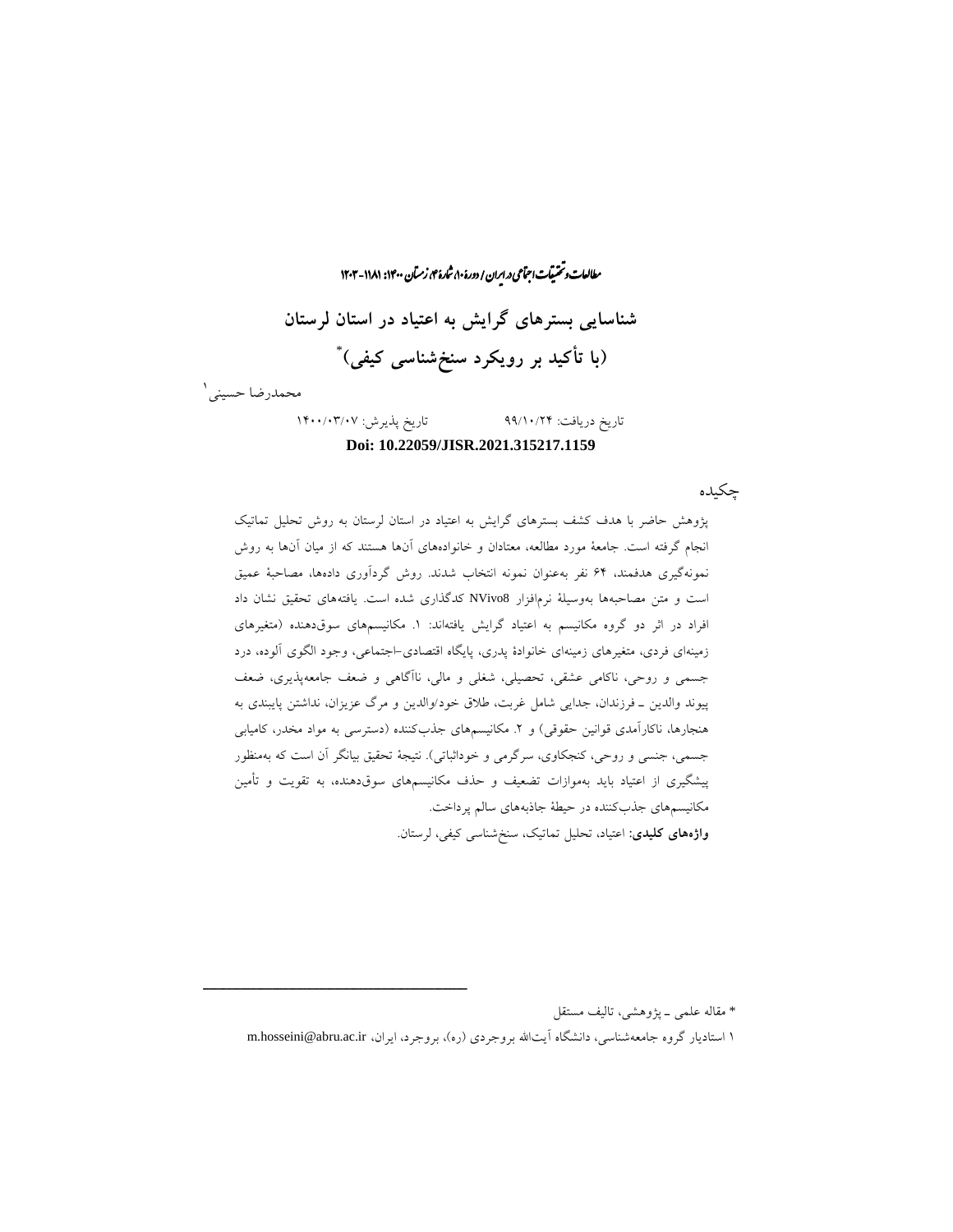### **مقدمه و بیان مسئله**

اعتیاد نهتنها موجب مشکالت جسمانی میشود، بلکه تبعات اجتماعی متعددی را برای مصرفکنندگان و اطرافیان آنها دربردارد )لیموآل و کوب، :2007 381( که سبب تغییر رفتار اجتماعی و انزوای اجتماعی افراد میشود )کلمنتس و همکاران، :2004 320(؛ بنابراین اعتیاد تنها جنبۀ شخصی و فردی ندارد، بلکه آسیب و معضلی اجتماعی است که عالوه بر تهدید سالمت جسم و روان افراد، بر اجتماع و اقتصاد هر جامعهای نیز آثار زیانبار و جبرانناپذیری برجای میگذارد (رازقی و همکاران، ۱۳۹۶: ۵۷۲). هر کشوری با هر تاریخ و پیشینهای، با مسئلۀ اعتیاد روبهرو شده و راههای مختلفی مانند برنامههای گستردۀ بازپروری معتادان، اختالل در تولید مواد مخدر یا حمایت از اقشار آسیبپذیر را در برابر این معضل آزموده است. این راهحلها گاهی مثبت بودهاند و گاهی در کمال بیفایدگی هیچگونه تأثیر مثبتی بر حل این آسیب اجتماعی نداشتهاند؛ بهنظر میرسد هر کشوری با اجرای برنامۀ خاص و با توجه به شرایط بومی خودش بتواند به مقصودش در این زمینه برسد. بدینترتیب با شناخت علل زمینهای و بومی اعتیاد در کشور ایران و مناطق مختلف آن میتوان پازل این مبارزۀ همیشگی را تکمیل کرد و به راهحلی مؤثر رسید.

استان لرستان یکی از استانهایی است که براساس آمارها میتوان گفت مسئلۀ اعتیاد در آن بهعنوان یک بحران اجتماعی درآمده است. دبیر شورای هماهنگی مبارزه با مواد مخدر لرستان معتقد است »وضعیت استان لرستان در بحث مواد مخدر و آلودگی بسیار نگرانکننده و رنجآور است و این وضعیت هر سال بدتر میشود« )خبرگزاری ایرنا، 1396(. معاون پیشگیری ادارۀ کل بهزیستی لرستان نیز بر این باور است که »با توجه به آمار شیوعشناسی در سال ،1394 میزان شیوع اعتیاد در لرستان 46/3 درصد است و از جمعیت بیش از یک میلیون و هفتصد و پنجاه هزار نفری لرستان حدود 60 هزار نفر دچار سوءمصرف مواد مخدر هستند و میانگین سنی مصرف مواد مخدر در لرستان پایینتر از میانگین کشوری (۲۴ سال) است و همچنین ۲۰ درصد معتادان در لرستان دارای تحصیالت عالیه هستند« )خبرگزاری مهر، 1397(. مدیرکل بهزیستی استان لرستان نیز از کاهش سن اعتیاد در استان لرستان و افزایش اعتیاد زنان در این استان خبر داده است )خبرگزاری برنا، 1399(. از سوی دیگر، شایان ذکر است که آمارهای مذکور براساس آمارهای رسمی که مراکز بازپروری و ارگانهای بهزیستی، ستاد مبارزه با مواد مخدر و... ثبت کردهاند، ارائه شده و قطعاً آمار واقعی بسیار بیشتر از اینها است. این آمارهای نگرانکننده خبر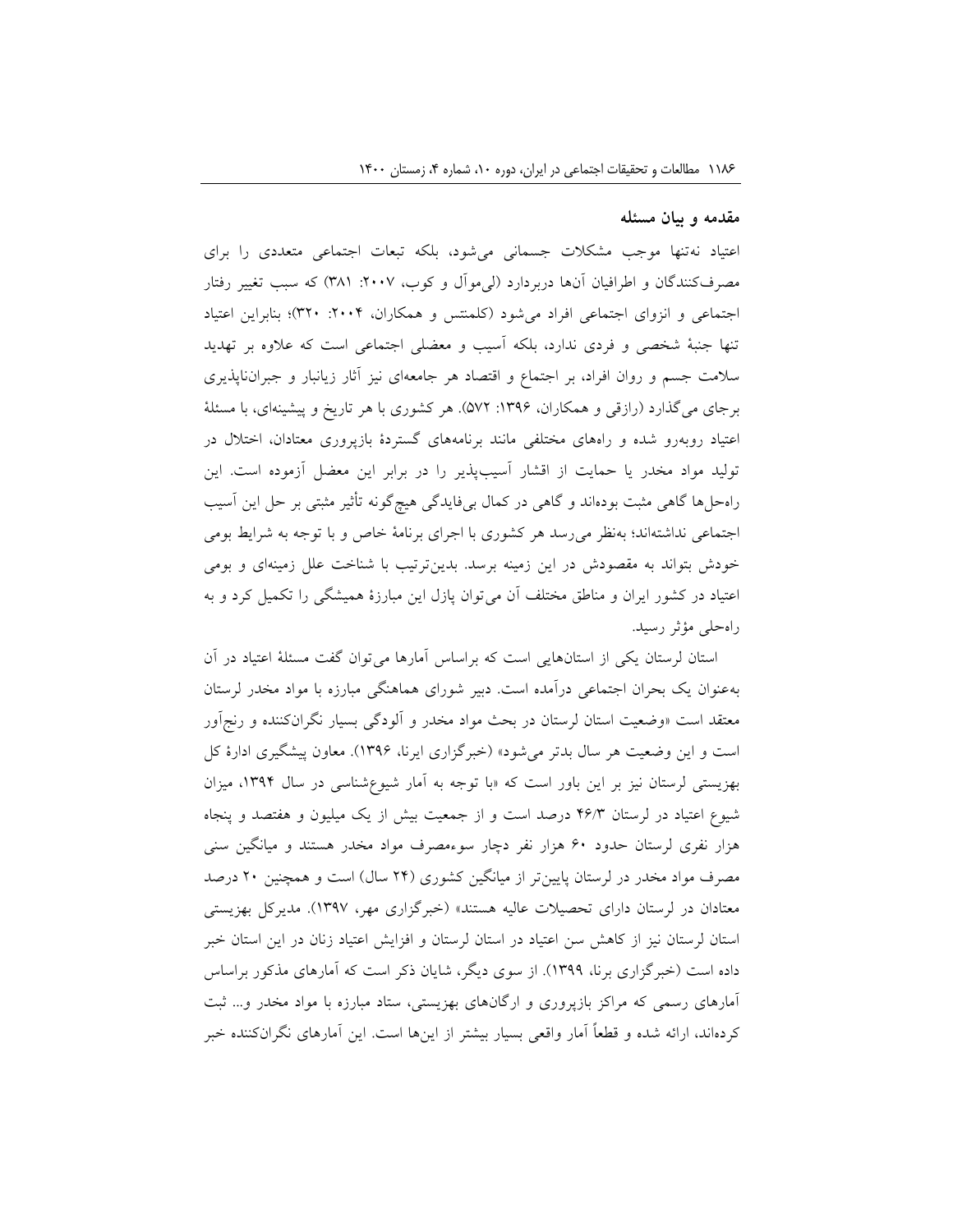از مسئلۀ شیوع اعتیاد در این استان میدهد و چه بسا اگر عوامل مؤثر بر این پدیده بهصورت دقیق و عمیق شناسایی نشوند، به بحران تبدیل شود؛ درحالیکه با شناسایی این عوامل میتوان در راستای تضعیف یا حتی حذف آنها و درنتیجه کنترل این پدیده در استان لرستان گام برداشت. بهمنظور دستیابی به این هدف، قطعاً شناسایی دقیق و عمیق عوامل مؤثر بر این پدیده، نیازمند تحلیلی کیفی و تفسیری بر مبنای بافت بومی منطقۀ مورد مطالعه و واکاوی ذهنی کنشگران درگیر در این پدیده است؛ چرا که ارائۀ هرگونه راهکاری بدون درنظرداشتن ذهنیت منحصربهفرد کنشگران و کشف علل گرایش به اعتیاد، از منظر آنها بیفایده خواهد بود. بر همین اساس در این پژوهش، با واکاوی معانی ذهنی افرادی که در استان لرستان پدیدۀ اعتیاد را درک کردهاند (معتادان کنونی و سابق و همچنین اعضای خانوادۀ آنها)، از طریق انجام مصاحبههای عمیق و تحلیل کیفی درمییابیم که چه عوامل و بسترهایی سبب گرایش افراد به اعتیاد در استان لرستان شدهاند.

## **پیشینۀ تجربی و نظری پژوهش**

مطالعات بسیاری در زمینۀ عوامل مؤثر بر گرایش به اعتیاد در داخل و خارج از کشور صورت گرفته است. حاجی حسنی و همکاران (۱۳۹۰) در تحقیقی پیمایشی با عنوان «پیشبینی گرایش به اعتیاد براساس میزان پرخاشگری و ابراز وجود در دانشجویان» نشان دادند رابطۀ بین متغیرهای پرخاشگری و ابراز وجود، با آمادگی به اعتیاد معنادار است. براساس پژوهش پیمایشی ساعیارسی و عسگری )1391( با عنوان »تبیین جامعهشناختی علل و عوامل مؤثر بر اعتیاد در شهر زنجان»، بین معاشرت با دوستان ناباب، لذتجویی، فقر اقتصادی خانواده، فقر فرهنگی، رفاه مادی در خانواده، ساختار خانوادگی نامناسب، دردگریزی و گرایش به اعتیاد رابطۀ معنیداری وجود دارد، اما بین بیکاری و گرایش به اعتیاد رابطۀ معنیداری یافت نشد. تحقیق پیمایشی آسایش و همکاران )1391( با عنوان »سوءمصرف مواد مخدر و ارتباط روشهای مصرف مواد با عوامل سنی در معتادان به مواد مخدر« بیانگر آن است که کسب لذت، رفع مشکل روانی و کنجکاوی از مهمترین عوامل گرایش افراد به اعتیاد بهشمار میآیند و همچنین بین سن معتادان و گرایش به اعتیاد ارتباط معنیداری وجود دارد. مدبرنیا و همکاران )1392( در پژوهشی تحلیل محتوا با عنوان »عوامل مؤثر بر اعتیاد به مواد مخدر در میان افراد 15 تا 30 سال: یک مطالعۀ کیفی» به این نتیجه دست یافتند که انگیزانندههای درونی شامل کسب آسان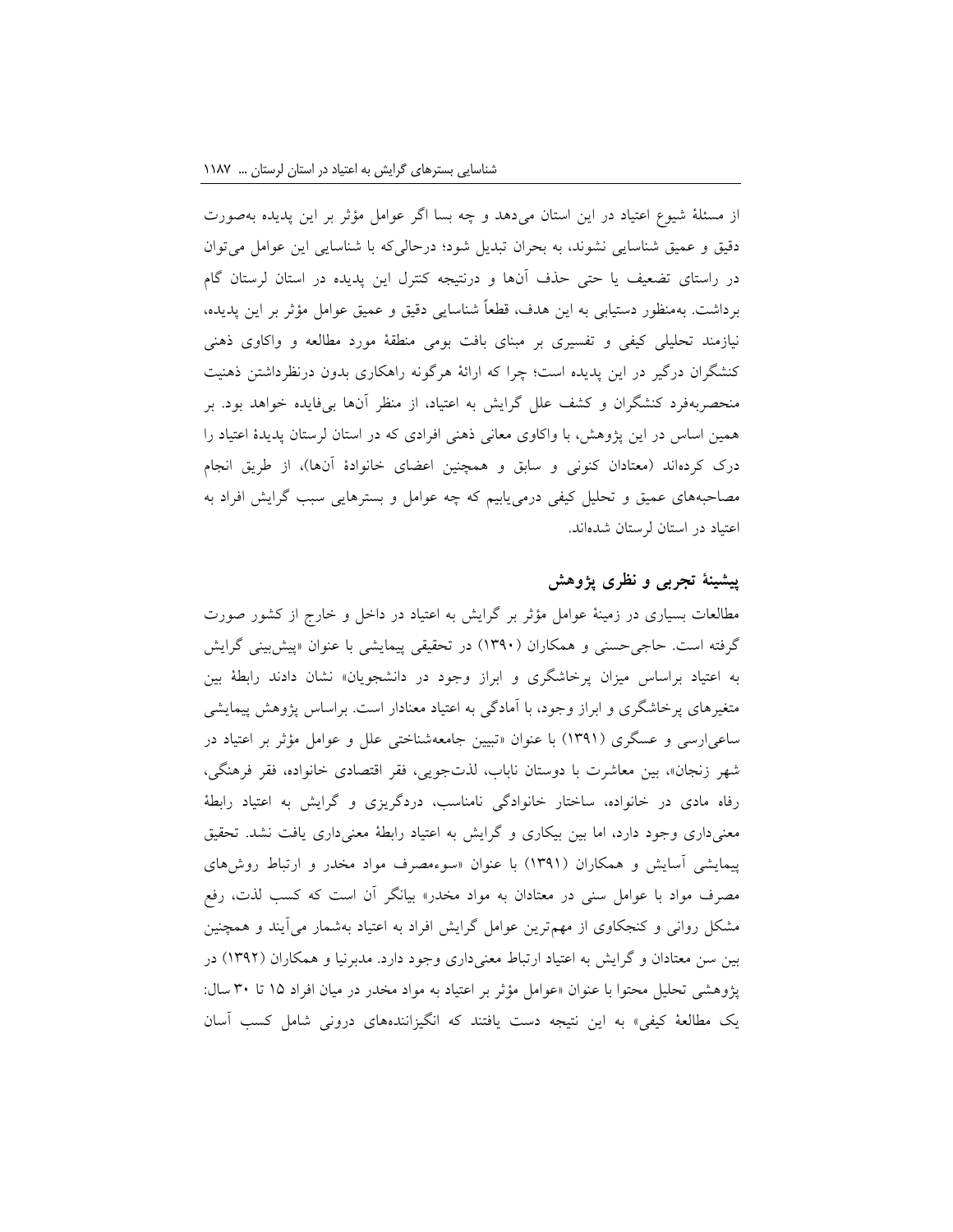منفعتهای روانی و جسمی، شخصیت لذتطلب، روحیۀ کنجکاو، تمایل به متفاوتبودن، نداشتن مهارت زندگی، و مشوقهای بیرونی شامل شرایط فرهنگی، وضع اجتماعی و عوامل اقتصادی، علل گرایش به اعتیاد هستند. صحبتیها و رمضانیفر )1393( در پژوهشی پیمایشی با عنوان »بررسی عوامل جامعهشناختی مؤثر بر مصرف مواد مخدر در بین زنان )مطالعۀ موردی: زنان شهرستان تنکابن)» نشان دادند عواملی مانند ناکامی، آنومی، همنشینی و اعتیاد همسر، تعهد، عوامل خانوادگی، پایگاه اقتصادی-اجتماعی نقش مهمی در مصرف مواد مخدر زنان داشته است. مطابق پژوهش هاشمینژاد )1395( با عنوان »مطالعۀ جامعهشناختی اعتیاد زنان در مازندران به روش زمینهای»، درگیری زنان معتاد در اثر معاشرت و تبعیت از آشنایان مصرفکننده با مواد مخدر بوده است. سلیمانی و همکاران )1396( در پژوهش خود با عنوان »اعتیاد زنان از منظر کنشگران دستگاههای اجرایی در استان البرز« به این نتیجه رسیدند که یادگیری اجتماعی و فشار همساالن، تنش خانوادگی، ضعف نظام کنترلی، آگاهی و آموزش برای پیشگیری از اعتیاد، از علل گرایش زنان به اعتیاد هستند.

براساس نتایج پژوهش بروک و همکاران )1989(، معتادان اغلب دارای تجارب سخت ناسازگاری و تعارض بین والدین و نبود انسجام خانوادگی بودهاند. یافتههای مطالعۀ برسینگ و فارو )1990( بیانگر آن است که آشفتگی خانوادگی بر گرایش نوجوانان به اعتیاد مؤثر است. ارفورد )1994( در پژوهشی پیمایشی نشان داد بیشتر دانشجویانی که معتاد بودند، سرخوردگیهای عاطفی، ساختاری و محیطی داشتهاند. پژوهش نازرول اسالم و همکاران )2000( نیز نشاندهندۀ آن است که جوانان معتاد با سطح تحصیالت متوسطه، از درآمدهای پایین و متوسط نسبت به سایرین برخوردار بودهاند و همچنین شدت اعتیاد در مردان متأهل بیشتر از مردان مجرد بوده است و زنان گرایش کمتری به اعتیاد نسبت به مردان داشتهاند. باردو و همکاران (۲۰۱۳) نشان دادند برخی شرایط مانند جدایی فرد از مادر، شرایط مسکن و تعامالت اجتماعی بر گرایش به اعتیاد مؤثرند. فریشر و همکاران )2019( در تحقیق خود به این نتیجه رسیدند که نبود انسجام خانواده و والدین، بزرگبودن خانواده و سن پایین پدر و مادر، دردسترسبودن مواد مخدر، روابط همساالن، ضعف عزتنفس و لذتجویی، از عوامل مؤثر بر گرایش افراد به اعتیاد هستند. براساس پژوهش دولان و همکاران (۲۰۲۰)، ولع مصرف و کسب رضایت از زندگی از عوامل مؤثر بر اشتیاق به مصرف مواد مخدر هستند. باینتر و آکرمن )2021( در پژوهش پدیدارشناسانۀ خود به این نتیجه دست یافتند که عزتنفس پایین و عدم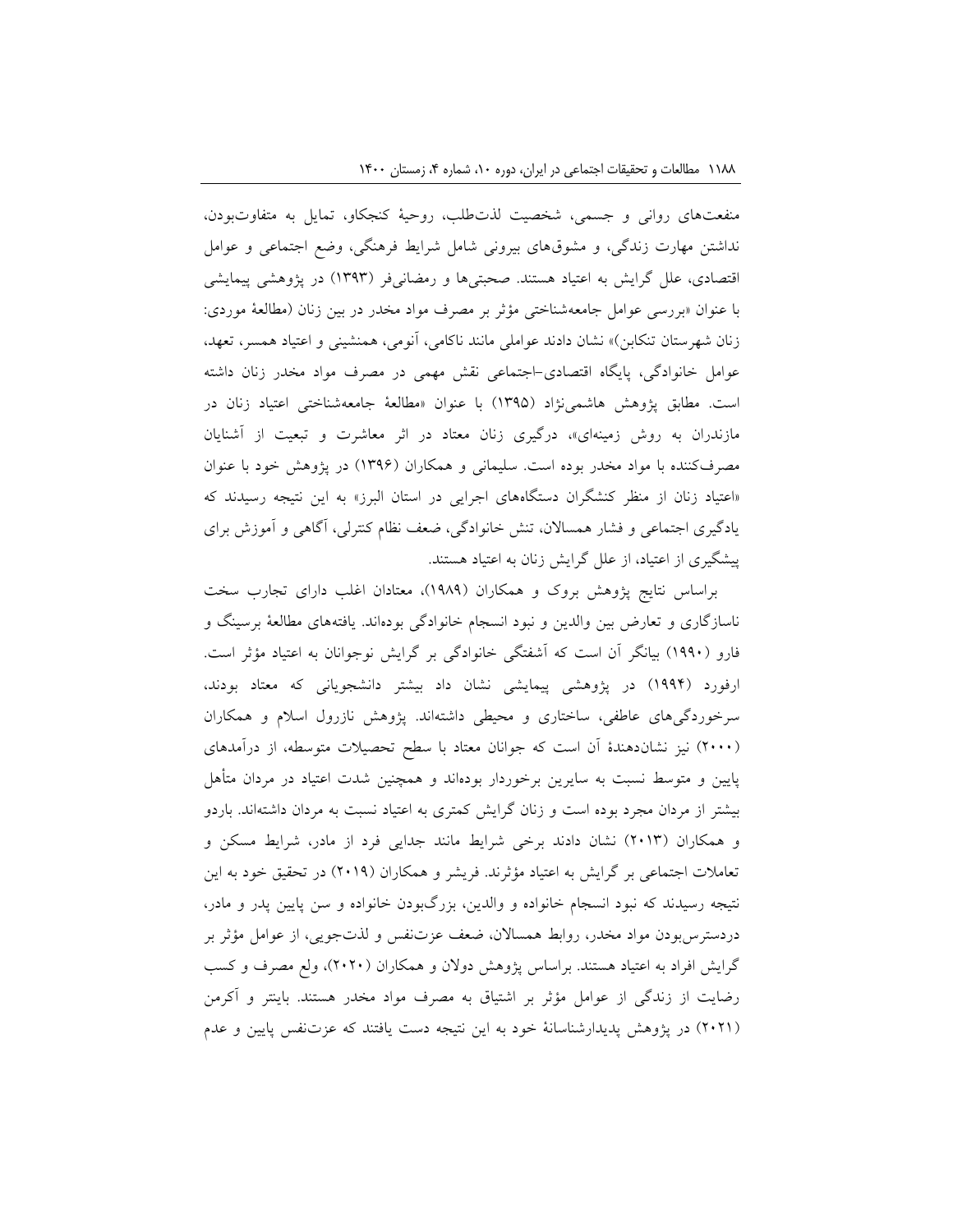پذیرش اجتماعی بهوسیلۀ بزرگساالن سبب گرایش جوانان به اعتیاد میشود. همانطور که از مرور برخی پژوهشهای داخلی و خارجی مرتبط با موضوع برمیآید، این پژوهشها عموماً به روش پیمایشی و کمی انجام گرفتهاند. همچنین پژوهشهای اندکی که با روش کیفی انجام گرفتهاند، شامل قشر خاصی از معتادان مانند زنان یا جوانان بودهاند؛ درحالیکه تحقیق حاضر عالوه بر اینکه به روش کیفی گراندد تئوری انجام گرفته است، بر همۀ گروههای مختلف معتادان و همچنین بر خانوادههای آنها متمرکز بوده است.

از نظر تئوریکی، رویکردهای نظری متفاوتی در زمینۀ علل گرایش به مصرف مواد مخدر وجود دارد که این علل را در مدل زیستی، روانی، اجتماعی و وابستگی به مواد، تابع تعامل عوامل روان شناختی، محیطی و فیزیولوژیکی و... میدانند (آبادینسکی، ۱۳۸۴: ۵۶). در تحلیلی روانشناسانه، فرد از نظر هورنای برای فرار از اضطراب و از نظر ویلکر در اثر ناتوانی در حل مشکلات عاطفی به مصرف مواد مخدر روی میآورد (شایسته، ۱۳۷۵: ۲۳). در میان نظریات جامعهشناختی، نظریۀ پیوند افتراقی ادوین ساترلند بر این نکته تأکید دارد که نزدیکان و همساالنی که بزهکار باشند، تأثیر زیادی بر تشکیل و تقویت نگرش بزهکاری میگذارند و فرد را بهسوی این معضل سوق میدهند )مشکانی و مشکانی، :1381 11(. تراوس هرشی نیز در نظریۀ کنترل اجتماعی علت همنوایی افراد با هنجارهای اجتماعی را پیوند اجتماعی آنها دانسته و معتقد است ضعف این پیوند یا نبود آن موجب اصلی کجرفتاری است (کرمٖپور، ١٣٧٩: ٣٢-٣۴).

# **روششناسی تحقیق**

در این پژوهش از روش تحقیق کیفی و شیوۀ تحلیل تماتیک استفاده شده است. در روش تحلیل تماتیک که یک تحلیل تفسیری است، محقق بهدنبال تحلیل دادههای مصاحبههای بدون ساختار بهمنظور بررسی عمیق دیدگاه کنشگران و کشف مفاهیم ذهنی آنها است )چارماز، :2002 85(. به عبارت دیگر، تحلیل تماتیک تحلیلی مبتنی بر استقرای تحلیلی از طریق طبقهبندی دادهها و الگویابی دروندادهای و بروندادهای بهمنظور سنخشناسی است )محمدپور، :1390 66 به نقل از محمدی و رحیمی، :1397 685(. در این شیوه طی سه مرحلۀ کدگذاری باز، محوری و انتخابی مفاهیم و مقوالت از مصاحبههای انجامگرفته استخراج و در قالب دستهبندی مقوالت و مفاهیم ارائه شدهاند. پس از تکمیل مصاحبهها و تبدیل آنها به متن، مصاحبهها چندین بار خوانده و کدگذاری شدهاند. مهمترین هدف کدگذاری، خردکردن و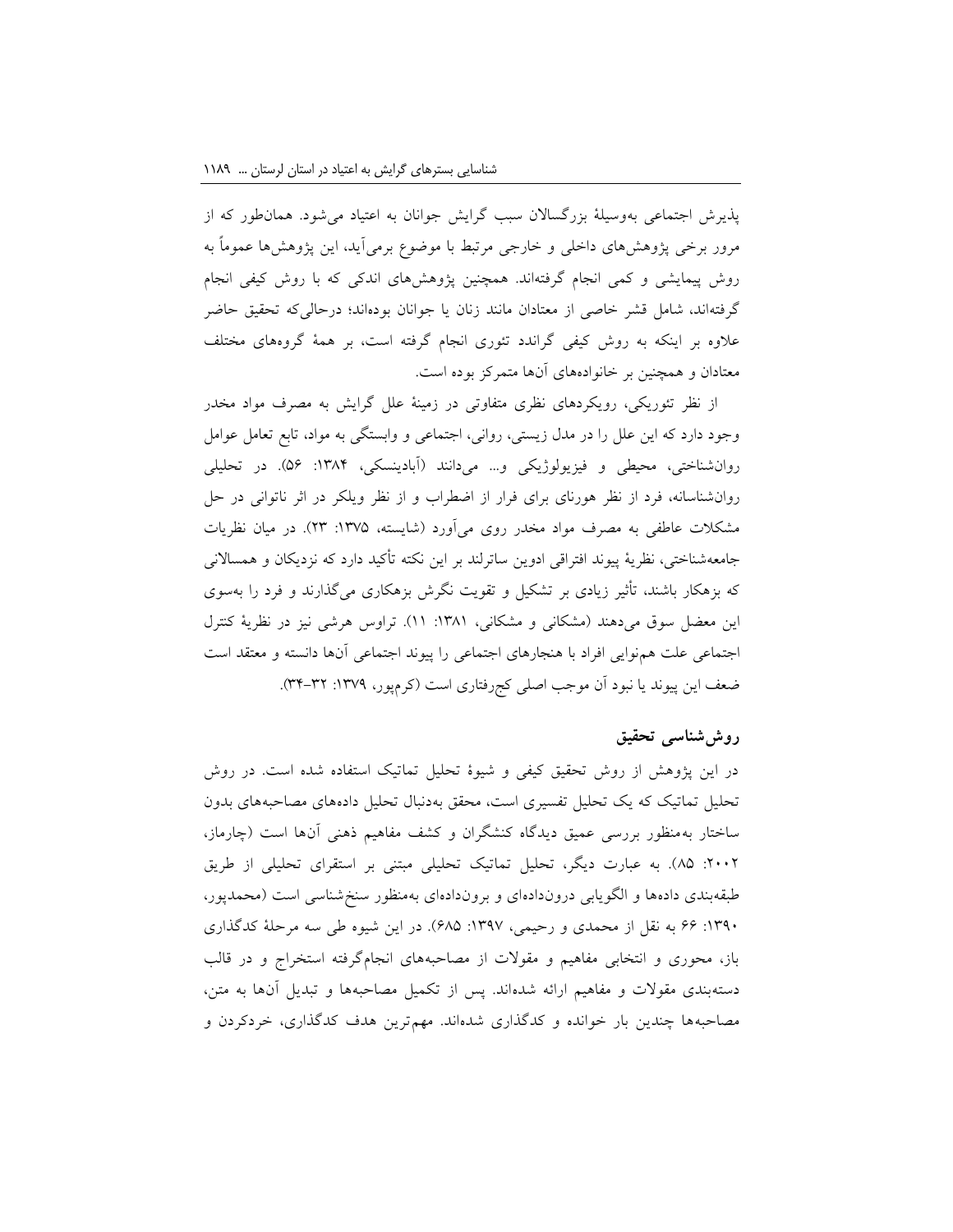فهم متن و پیوند اجزای بهدستآمده با یکدیگر و تدوین مقولهها و منظمکردنشان است )فلیک، :1387 56(. جامعۀ مورد مطالعۀ پژوهش حاضر افرادی بودهاند که ضمن سکونت در استان لرستان، پدیدۀ اعتیاد را درک کردهاند. به عبارتی افراد معتاد و هم افرادی که قبالً معتاد بوده و اقدام به ترک اعتیاد کردهاند و خانوادههای آنها، افراد این جامعه هستند. در اینجا منظور از خانواده، پدر و مادر، خواهر و برادر، و همسر و فرزند فرد معتاد است. نمونههای مورد مطالعه بهصورت هدفمند انتخاب شدهاند و فرایند انتخاب نمونه و تحلیل دادهها تا زمانی ادامه یافته است که بهاصطالح به اشباع نظری رسیدهایم؛ یعنی دیگر دادۀ جدیدی از تحلیل مصاحبهها حاصل نشده است. بدینترتیب حجم نمونه در طول تحقیق مشخص و در کل 64 مصاحبه انجام شد که از مصاحبۀ پنجاهم به بعد شاهد دادههای تکراری بودیم. روش گردآوری دادهها در این تحقیق، مصاحبۀ عمیق یا بدون ساختار بوده است. همچنین بهمنظور دستیابی به اعتبار، از افراد مورد مطالعه استفاده شده است؛ بدینصورت که نتایج نهایی تحقیق به نمونههای مورد مطالعه بازگردانده و پس از اینکه این افراد آن را تأیید کردند، مشخص شد تحقیق از اعتبار مطلوب برخوردار است. این شیوۀ اعتباریابی به اعتبار عضو موسوم است که نیومن آن را مطرح کرد (ایمان، ۱۳۸۸: ۷۸). همچنین بهمنظور تحلیل دادهها از نرمافزار 8NVivo استفاده شده است.

## **یافتههای تحقیق**

در جدول ،1 اطالعات توصیفی مصاحبهشوندگان در قالب فراوانی و درصد فراوانی برای متغیرهای جنسیت، تحصیالت، وضعیت تأهل، شغل و شهر محل سکونت آمده است.

| درصد | فراواني | متغير                 |         |
|------|---------|-----------------------|---------|
| ۵۱   | ٣٣      | زن                    |         |
| ۴۹   | ۳۱      | مر د                  | جنست    |
| ۱٧   | ۱۱      | بىسواد                |         |
| ۶V   | ۴۳      | ديپلم و زيرديپلم      |         |
| ۱۳   | ٨       | کاردانی و کارشناسی    | تحصيلات |
| ٣    | ٢       | کارشناسی ارشد و دکتری |         |

**جدول .1 اطالعات توصیفی مصاحبهشوندگان**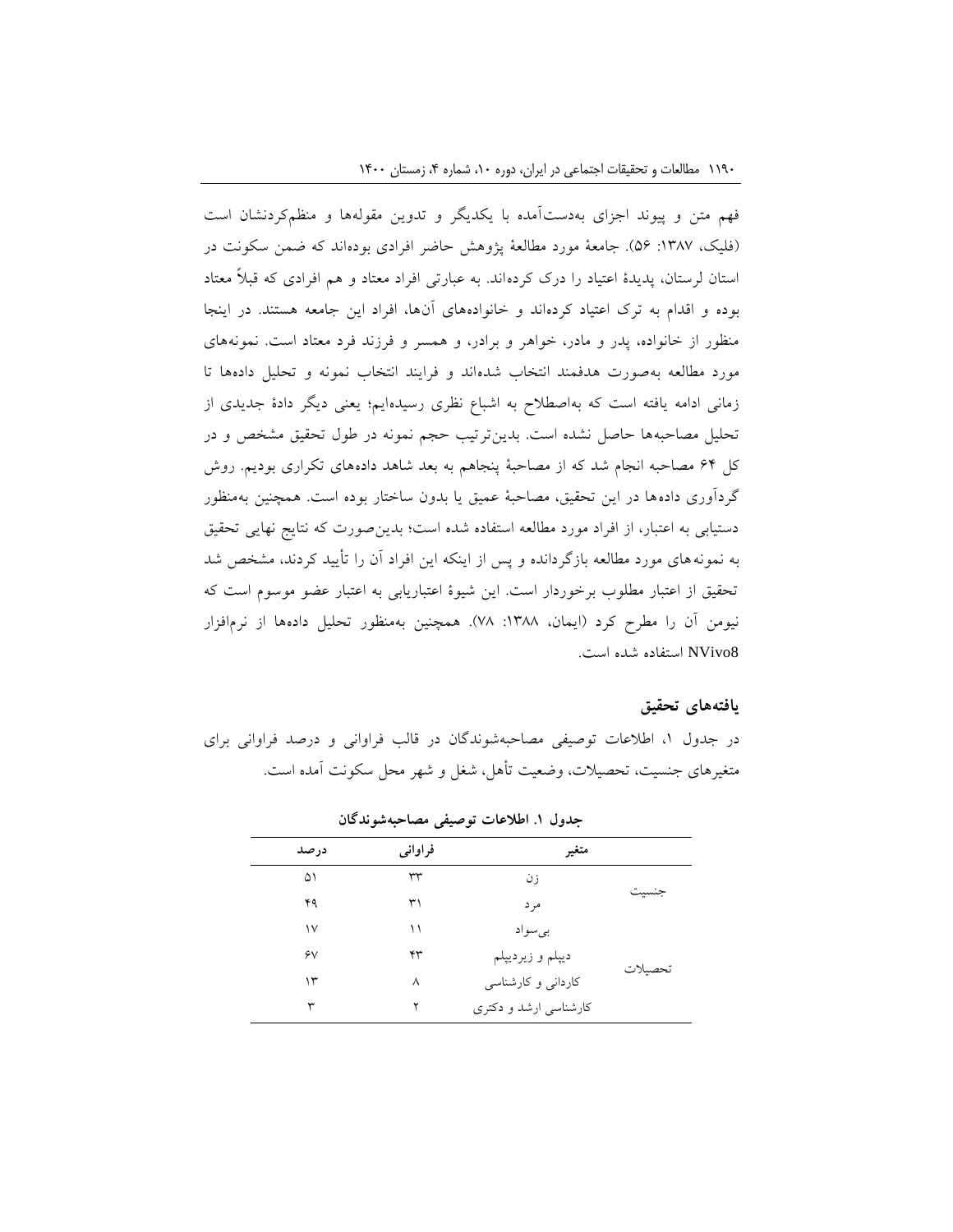| ادامه جدول ١. اطلاعات توصيفي مصاحبهشوندگان |                |                                     |                  |  |
|--------------------------------------------|----------------|-------------------------------------|------------------|--|
| درصد                                       | فراواني        | متغير                               |                  |  |
| ۳۶                                         | $\gamma\gamma$ | مجرد                                |                  |  |
| $\Delta r$                                 | ٣۴             | متأهل                               | وضعيت تأهل       |  |
| ۱۱                                         | $\vee$         | بدون همسر (طلاق گرفته،<br>همسرمرده) |                  |  |
| ٣٨                                         | ۲۴             | خانەدار                             |                  |  |
| ۲۳                                         | ۱۵             | بيكار                               |                  |  |
| ٣٣                                         | ۲۱             | شاغل                                | شغل              |  |
| ۶                                          | ۴              | محصل، دانشجو،<br>ازكارافتاده        |                  |  |
| ۲۴                                         | ۱۵             | خرمأباد                             |                  |  |
| ۲۴                                         | ۱۵             | بروجرد                              |                  |  |
| $\wedge$                                   | ۵              | كوهدشت                              | شهر محل<br>سكونت |  |
| ۶                                          | ۴              | درود                                |                  |  |
| $\wedge$                                   | ۵              | اليگودرز                            |                  |  |
| ۶                                          | ۴              | ازنا                                |                  |  |
| ٩                                          | ۶              | پلدختر                              |                  |  |
| ۶                                          | ۴              | الشتر                               |                  |  |
| ٩                                          | ۶              | نورآباد                             |                  |  |
| ۶۴                                         |                | جمع كل مصاحبهشوندگان                |                  |  |

شناسایی بسترهای گرایش به اعتیاد در استان لرستان ... 1191

براساس نتایج کدگذاری و تحلیل دادههای کیفی، بسترهای مسئلۀ اعتیاد در استان لرستان عبارتاند از:

- **.1 مکانیسمهای جذبکننده:** مکانیسمهای جذبکننده گروهی از عوامل کششی هستند که سبب جذب فرد به مصرف مواد مخدر و درنتیجه اعتیاد وی شدهاند که عبارتاند از: دسترسی به مواد مخدر، کامیابی جسمی، جنسی و روحی، کنجکاوی، سرگرمی و خوداثباتی.
- **.2 مکانیسمهای سوقدهنده:** مکانیسمهای سوقدهنده دستهای از عوامل رانشی هستند که فرد را بهسوی اعتیاد و مصرف مواد مخدر سوق دادهاند که عبارتاند از: متغیرهای زمینهای فردی، متغیرهای زمینهای خانوادۀ پدری، پایگاه اقتصادی-اجتماعی، وجود الگوی آلوده، درد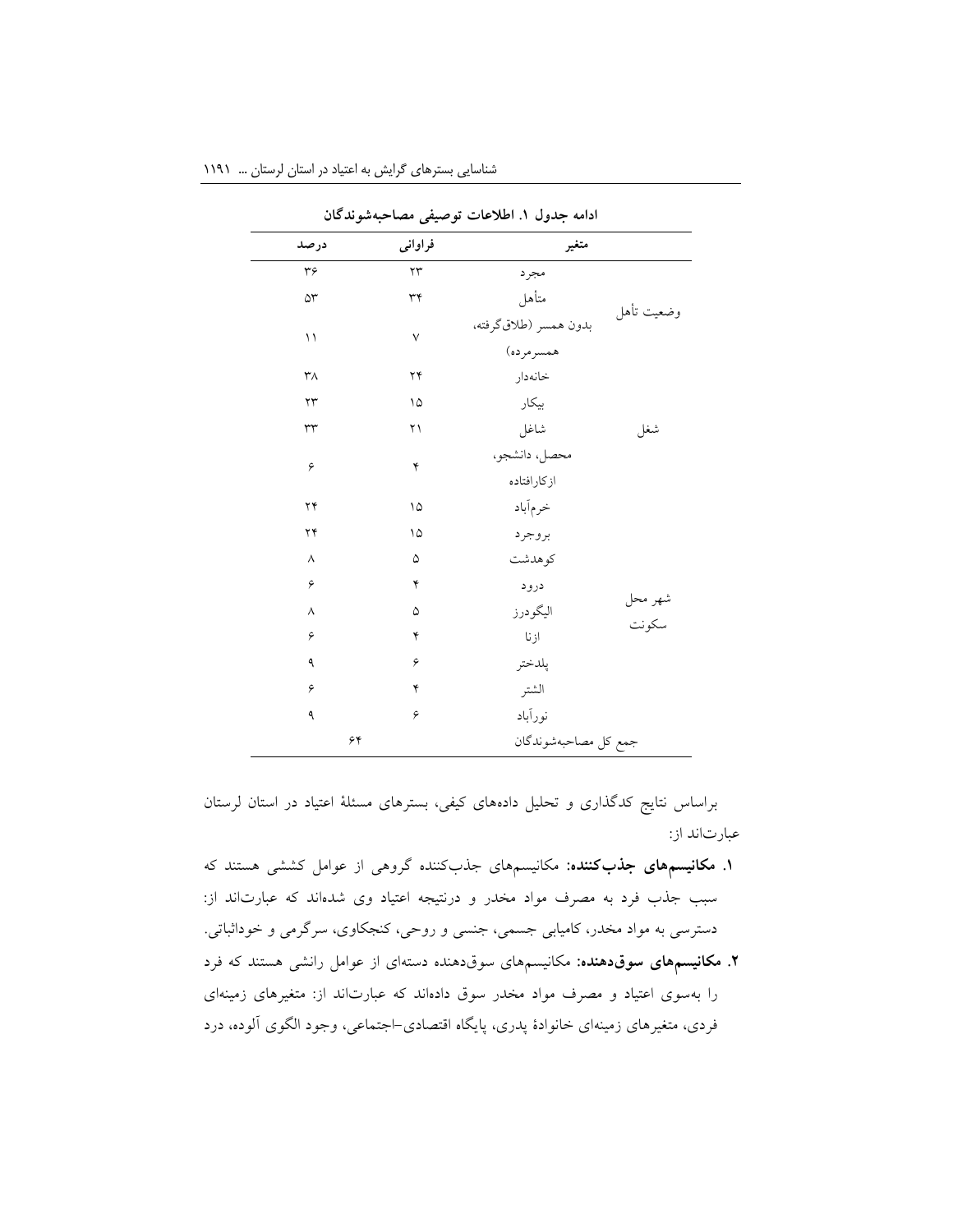جسمی و روحی، شکست عشقی، تحصیلی، شغلی، مالی، ناآگاهی و ضعف جامعهپذیری، ضعف پیوند والدین-فرزندان، جدایی (غربت، طلاق خود/والدین، مرگ عزیزان)، پایبندنبودن به هنجارها، قوانین حقوقی ناکارآمد.

**متغیرهای زمینهای فردی** یا جمعیتشناختی اگرچه ظاهراً در گرایش افراد به پدیدۀ اعتیاد بیتأثیر هستند، اما در حقیقت عواملی هستند که بهنوعی فرد را بهسوی این پدیده سوق میدهند. در تحقیق حاضر متغیرهای زمینهای فردی عبارتاند از: سن، جنس، تحصیالت، شغل، وضعیت تأهل، تعداد و جنسیت فرزندان، اینکه سن فرد چقدر باشد، جوان باشد یا سالمند، میزان تحصیالتش چقدر باشد، مجرد باشد یا متأهل، شغل و تحصیالت والدینش چگونه باشد و بسیاری ویژگیهای زمینهای دیگر، همگی در گرایش به اعتیاد مؤثر هستند.

**متغیرهای زمینهای خانوادۀ پدری** نیز در این تحقیق عبارتاند از: وضعیت حیات و تأهل والدین، تعداد، جنسیت و ترتیب فرزندان، تحصیالت والدین، شغل والدین، وضعیت محل و منطقهٔ سکونت. آرش (۳۸ ساله، مجرد، دکترا، دانشجو و معتاد، از ازنا) در این رابطه میگوید: »یه آدم کمسنوسال ممکنه از روی نادونی زودتر تو دام اعتیاد گرفتار بشه یا یه آدم مجرد که هدفی نداره نسبت به یه متأهل احتمال معتادشدنش بیشتره، ولی متأهل شاید بهخاطر زن و بچهاش حتی اگر شرایطش جور باشه، معتاد نشه. اگر پدر و مادر یه آدم زنده باشن یا اگر خانوادهش تحصیلکرده یا پولدار باشن، احتمالش کمتره که یه بچه بره بهسمت مواد«.

مهران (۲۶ ساله، مجرد، سیکل، بیکار و معتاد، از ازنا) که برای جورکردن پول موادش ضایعات جمعآوری میکند، در رابطه با تأثیر محل و منطقۀ سکونت بر گرایش به اعتیاد میگوید:

»تو کوچه و خیابون ما همه یا مصرفکنندهن یا فروشنده. همه یا معتادن یا ساقی. تو همچین جایی آخه آدم چهجوری میتونه مقاومت کنه معتاد نشه؟« وی همچنین در رابطه با تأثیر متغیرهای زمینهای خانوادۀ پدری در گرایش به اعتیاد میگوید: »بابام پیره، بیکاره، پنج تا بچه هستیم چهار برادر و یه خواهر. بابام نمیتونه خرجمون رو بده. نمیتونه بهمون برسه. همۀ این چیزا دست به دست هم داد تا معتاد بشم.« احسان )28 ساله، همسر طالقگرفته، ابتدایی، بیکار و معتاد، از دورود( نیز که در حال ترک اعتیاد در کمپ است میگوید: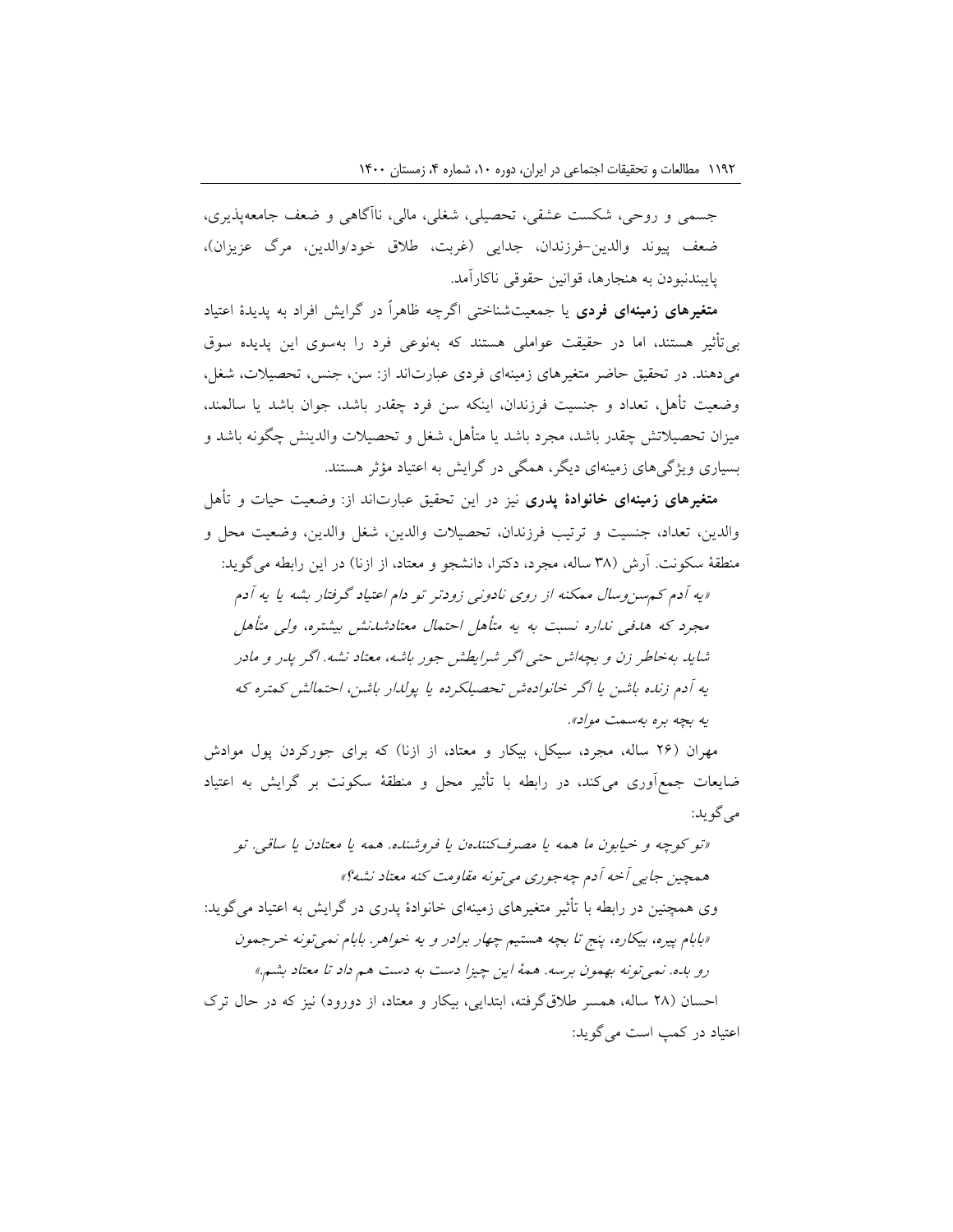»محلهمون پایینشهره. پر معتاد و موادفروشه. معلومه که باعث میشه جوونای محل بیفتن تو دام مواد.«

**پایگاه اقتصادی-اجتماعی** متغیری است که شامل شغل، درآمد و تحصیالت میشود و نشاندهندۀ جایگاه اقتصادی و اجتماعی فرد در جامعه است. براساس گفتههای مصاحبهشوندگان، هرچه فرد یا خانوادهاش پایگاه اقتصادی-اجتماعی باالتری داشته باشند، احتمال کمتری دارد که به مصرف مواد گرایش یابد. زهره )35 ساله، متأهل، سیکل، خانهدار و همسر یک معتاد، از بروجرد) در این زمینه می گوید:

»آدم اگر خانوادۀ درستدرمونی داشته باشه، پدر و مادرش کارهای باشن، دستشون به دهنشون برسه، خو بچهشون هم کموکسری نداره، هم تربیتش درستوحسابیه که نره سمت این چیزا.«

**وجود الگوی آلوده** بدین معنا است که در میان اعضای خانوادۀ فرد، در جمع دوستانش، در محل و محیط زندگیاش، در محل تحصیلش، در محل کارش یا در محلهایی که برههای از زندگی اش را در آنجا گذرانده است (مانند خوابگاه دانشجویی، منزل کارگری، زندان و...) افرادی آلوده به مواد مخدر و به عبارتی معتاد وجود داشتهاند که همین امر سبب گرایش به مصرف مواد مخدر شده است. نتیجۀ تحلیل نشان داد هرگاه افرادی از اعضای خانواده به مواد مخدر اعتیاد داشتهاند، زمینهای برای گرایش فرد به اعتیاد فراهم آمده است. مهناز )33 ساله، متأهل، ابتدایی، خانهدار و معتاد، از نورآباد) در این زمینه می گوید:

»من باعث شدم شوهرم معتاد بشه. وقتی گرت ]هرویین[ میکشیدم و نشئه میکردم، به شوهرم میگفتم بیا بکش ببین چه لذتی داره.« کامبیز )31 ساله، مجرد، سیکل، کارگر و معتاد، از نورآباد) میگوید: «بابام معتاد بود منم نگاه دست اون میکردم، میگفتم حتماً چیز خوبیه.» مریم )43 ساله، متأهل، دیپلم، خانهدار و معتاد ترککرده، از الیگودرز( میگوید: »شوهرم معتاد بود باعث شد منم معتاد بشم. بهخاطر اینکه دوستای معتادش رو میآورد خونه و من غر میزدم سرش، واسه اینکه کاری باهاش نداشته باشم کمکم سیخ داد دست من و منم باهاش کشیدم.« بهروز )29 ساله، مجرد، کاردانی، بیکار و معتاد، از الیگودرز( نیز میگوید: »اکثر رفیقام معتاد بودن. هر شب دورهمی داشتیم. همه چیو امتحان میکردیم.«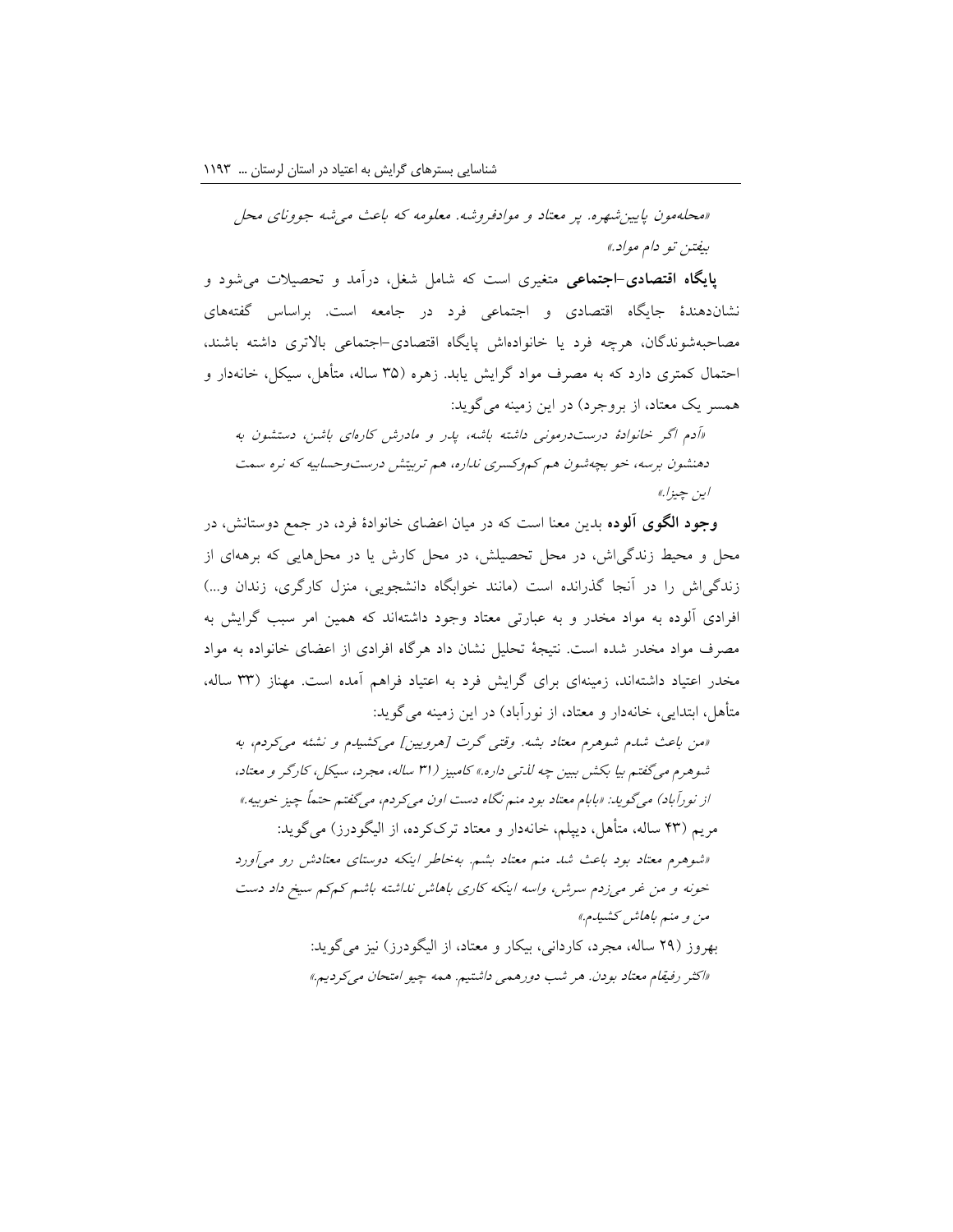گاهی افراد برای تسکین **درد جسمی و روحی** بهسوی مصرف مواد مخدر سوق داده میشوند. اکرم )35 ساله، متأهل، ابتدایی، خانهدار و معتاد، از کوهدشت( در این زمینه میگوید: »یه بار سوختگی شدید داشتم. دردش وحشتناک بود، نمیتوانستم تحمل کنم، واسه همین بهم گفتن مواد مصرف کن تا دردش ساکت بشه.« الهام )32 ساله، مطلقه، کارشناسی، بیکار و معتاد، از الیگودرز( میگوید: »تصادف شدید کردم، چهرهم نابود شد. بهخاطر چهرهم افسردگی گرفته بودم. یه روز خواهرزادهم بهم قرص متادون رو معرفی کرد. گفت اینو بخوری اعصابت آروم میشه.« ناهید )32 ساله، متأهل، دیپلم، خانهدار و معتاد، از بروجرد( نیز میگوید: »کلیههام سنگ داشت درد شدید داشتم. شوهرم خودش معتاد بود میگفت یه کم شیره بکش یه دود بگیر، دردش آروم میشه. همون باعث شد من معتاد بشم.«

**ناکامی عشقی، تحصیلی، شغلی و مالی** نیز از عوامل سوقدهندۀ فرد بهسوی اعتیاد است. ناکامی در عشق، شکست تحصیلی، اخراج از کار یا ورشکستگی مالی، همگی عواملی هستند که میتوانند سوقدهندۀ فرد بهسمت مصرف مواد مخدر باشند. منیر )39 ساله، متأهل، ابتدایی، خانهدار و مادر یک معتاد، از خرمآباد) دربارۀ شکست عشقی پسرش و تأثیر آن در سوقدادن او بهسمت اعتیاد میگوید:

»پسرم یه دختری رو میخواست. رفتیم خواستگاری دختره گفت چون سوادش کمه باهاش ازدواج نمیکنم. واسه همینم معتاد شد.« شقایق (۲۷ ساله، مطلقه، دیپلم، بیکار و معتاد، از خرمآباد) نیز می گوید: »اعتیاد من از شکست عشقیم شروع شد... یه روز بهم گفت که منو نمیخواد دیگه و خواستگاری من نمیآد. من خیلی داغون شدم.« بهمن )42 ساله، متأهل، راهنمایی، بیکار و معتاد، از الشتر( میگوید: »بیکار شدم. هرچی سرمایه جمع کرده بودم از دست دادم، ورشکست شدم. یه زمانی خیلی پولدار بودم وقتی اوضاعم خراب شد از بس بهش فکر کردم داشتم دیوونه میشدم. این شد که کمکم رفتم سمت مواد و معتاد شدم.« مینا (٢۶ ساله، مجرد، دیپلم، بیکار و معتاد، از پلدختر) اظهار میکند: »درسمو نتونستم تموم کنم، همۀ همکالسیام کنکور قبول شدن رفتن دانشگاه. من چند بار کنکور دادم هی رد شدم. باعث شد که بخوام با مواد خودمو بزنم به بیخیالی.«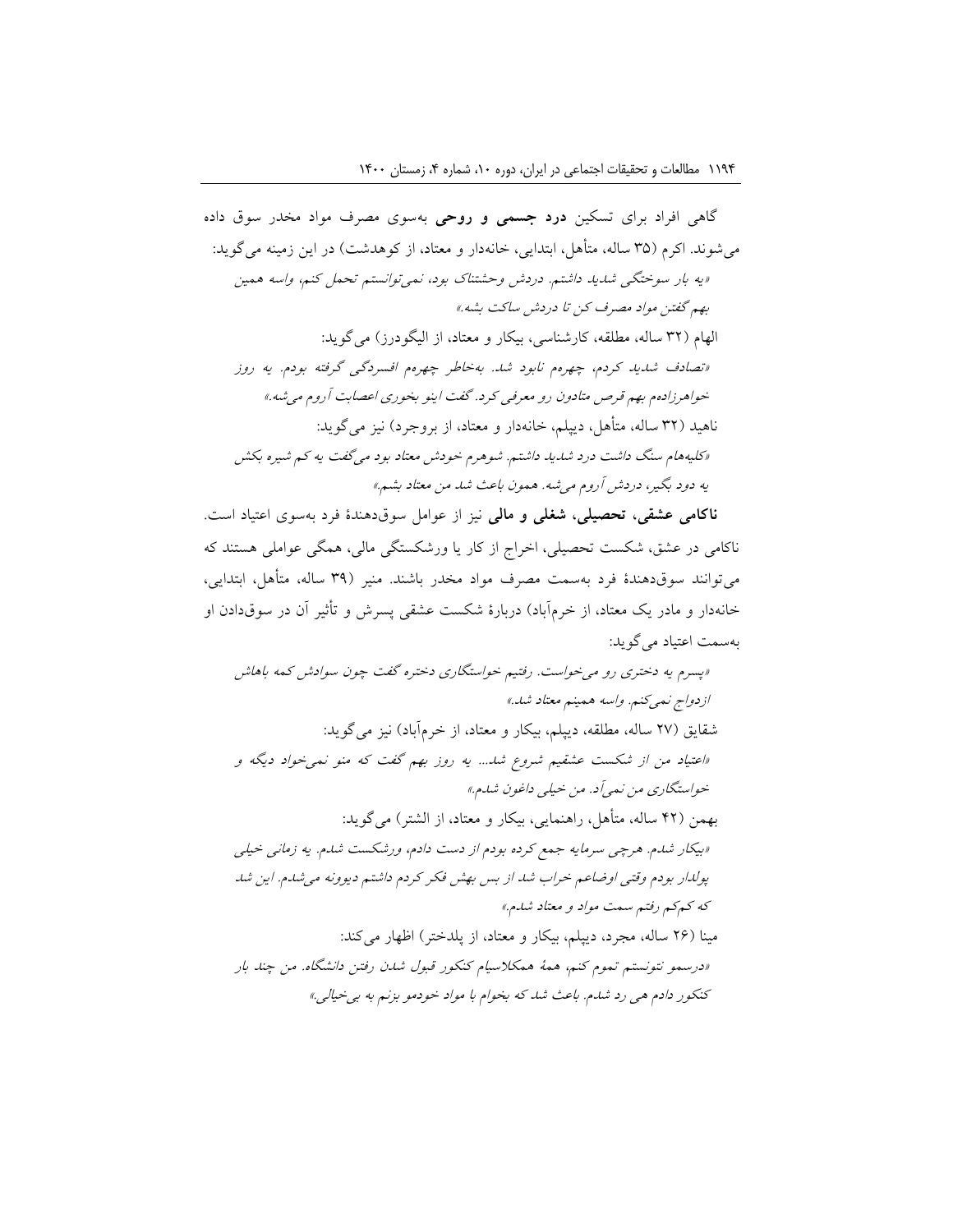**ناآگاهی و ضعف جامعهپذیری** نیز عاملی است که فرد را بهسوی مصرف مواد مخدر سوق میدهد. جامعهپذیری که به معنای آموزش فرد برای حضور در جامعه است، فرد را به آموختن هنجارها، ارزشها، زبانها، مهارتها، عقاید و الگوهای فکر و عمل که همگی برای زندگی اجتماعی ضروری هستند، قادر می سازد (رابرتسون، ۱۳۷۷: ۱۱۲)؛ بنابراین اگر افراد در زمینۀ اعتیاد به مواد مخدر و پیامدهای ناشی از آن خوب آموزش داده نشوند، این ناآگاهی و ضعف جامعهپذیری آنان را بهسوی مصرف و اعتیاد به مواد مخدر سوق خواهد داد. منصور )60 ساله، متأهل، سیکل، کارگر و برادر یک معتاد، از خرمآباد( میگوید:

»پدرها و مادرها، تلویزیون و رسانهها، حتی توی برنامههای درسی مدارس باید این چیزا رو یاد بدن به بچهها. بچهها باید دربارۀ خطرات مصرف مواد مخدر بدونن و آگاه باشن که سمت این چیزا نرن.«

به بیان شکوفه )26 ساله، مجرد، سیکل، بیکار و معتاد، از خرمآباد(: »کسی نبود که بهم بگه این چیزا چه بالیی سر آدم میآره. بابام که تصادف کرد. مادرم هم که رفت شوهر کرد. من پیش مادربزرگ پیرم زندگی میکنم.«

**ضعف پیوند والدین-فرزندان** هم یک عامل سوقدهندۀ فرزندان بهسمت اعتیاد است. اگر والدین به روابط برونخانوادگی فرزندان توجهی نداشته باشند و از طرفی پیوند عاطفی قوی میان آنها نباشد میتواند سبب شود که فرزندان از طریق دوستان ناباب در دام اعتیاد گرفتار شوند. به سخن منصور )60 ساله، متأهل، سیکل، کارگر و برادر یک معتاد، از خرمآباد(:

»به نظر من خانوادههایی که به بچهشون توجه نمیکنن، هواشو ندارن، حواسشون بهش نیست ببینن با کی میگرده، کجاها میره و در زمینۀ این چیزا غفلت میکنن، اینا با دست خودشون بچه رو میندازن تو دام اعتیاد. باید با بچههاشون رفیق باشن که بچههاشون چیزی رو از اونها پنهون نکنن.« کامبیز (۳۱ سال، مجرد، سیکل، کارگر و معتاد، از نورآباد) می گوید:

»تو خونۀ ما همیشه جنگ و دعوا بود. پدر و مادرم اعصاب نداشتن. همهش درگیر بودن. کی آخه حواسش به ما بود که ببینه داریم چیکار میکنیم؟«

گاهی **جدایی** فرد از خانواده، بهعنوان عاملی سوقدهنده او را بهسمت اعتیاد میکشاند. منظور از جدایی هم دوری شخص از خانواده و زندگی در مکانی دور از آنها است، مانند دانشجویانی که در خوابگاهها و دور از خانواده زندگی میکنند و هم کسانی که در منازل کارگری در شهرهای غریب هستند. جدایی، به جداشدن از عزیزان بهدلیل طالق والدین یا مرگ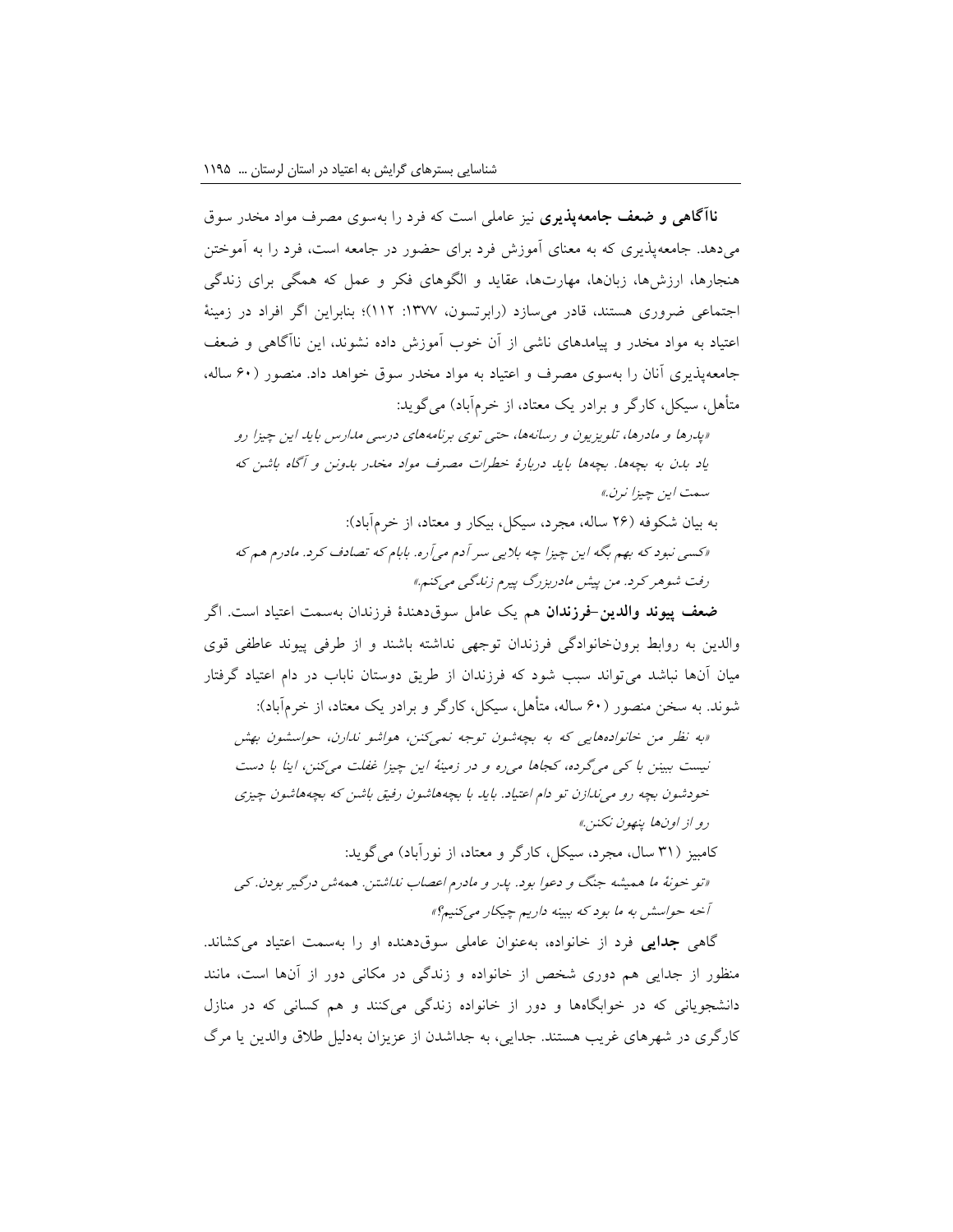عزیزان هم اشاره دارد. همۀ اینها موجب میشود فرد بهدلیل دوری از عزیزانش در دام اعتیاد گرفتار شود. به بیان پرستو (۳۴ ساله، مجرد، سیکل، بیکار و معتاد، از کوهدشت): »مادرم طالق گرفته بود. یه خونوادۀ ازهمپاشیده و آشفته بودیم. نامادری داشتم خیلی بهم سخت میگذشت. جدایی از مادرم باعث شد من معتاد بشم.« مهران (۲۶ ساله، مجرد، سیکل، بیکار و معتاد، از ازنا) که برای جورکردن پول موادش ضایعات جمعآوری میکند، دربارۀ تأثیر جدایی بر گرایش به اعتیاد میگوید: »من تو شهر غربت کارگری میکردم. از خانوادهم دور بودم. کسی باالی سرم نبود که مراقبم باشه. هوامو داشته باشه. دلم برای خانوادهم تنگ بود و از سیگار شروع کردم. کمکم به تریاک و شیشه و گل و... رسید.« سعید )26 ساله، مجرد، کارشناسی، بیکار و معتاد، از دورود( که در کمپ در حال ترک اعتیاد است، در این زمینه میگوید: »من دوران دانشجویی که تو خوابگاه بودم و از خانوادهم دور بودم، معتاد شدم. هماتاقیم معتاد بود. دوری و دلتنگی از خانواده هم بود. دیگه باعث شد معتاد بشم.« آرش (۳۸ ساله، مجرد، دکترا، دانشجو و معتاد، از ازنا) اظهار میکند: »بهخاطر مرگ مادرم معتاد شدم. مادرم رو خیلی دوست داشتم خیلی با هم صمیمی بودیم. سرطان داشت. نتونستم غم نبود مادرم رو تحمل کنم. اوایل سیگار میکشیدم. بعد به قرص و... رسید.«

**پایبندنبودن به هنجارها** به نداشتن تعهد و پایبندی یک فرد به هنجارهای اخالقی، مذهبی، اجتماعی و فرهنگی اشاره دارد. هرچه فرد به این هنجارها گرایش بیشتری داشته باشد، احتمال افتادن وی در دام اعتیاد کمتر است. افسانه )25 ساله، متأهل، بیسواد، خانهدار و همسر یک معتاد، از بروجرد) در این رابطه می گوید:

»اگر شوهرم نماز میخوند و به خدا و پیغمبر اعتقاد داشت، اگر یه ذره به من و پسرش تعهد داشت، به زن*دگی مون تعهد داشت، به خودش اجازه نمی داد بره سمت مواد»* که گویای نقش پایبندی به تعهد اخالقی و مذهبی در ممانعت از گرایش به اعتیاد است. منصور )60 ساله، متأهل، سیکل، کارگر و برادر یک معتاد، از خرمآباد) نیز می گوید:

»کسانی معتاد میشن که به این درک نرسیدن که از خودشون مراقبت کنن و سالم باشن به خاطر خانوادهشون، بهخاطر جامعهشون، بهخاطر خدا که انسان رو آفریده و انسان باید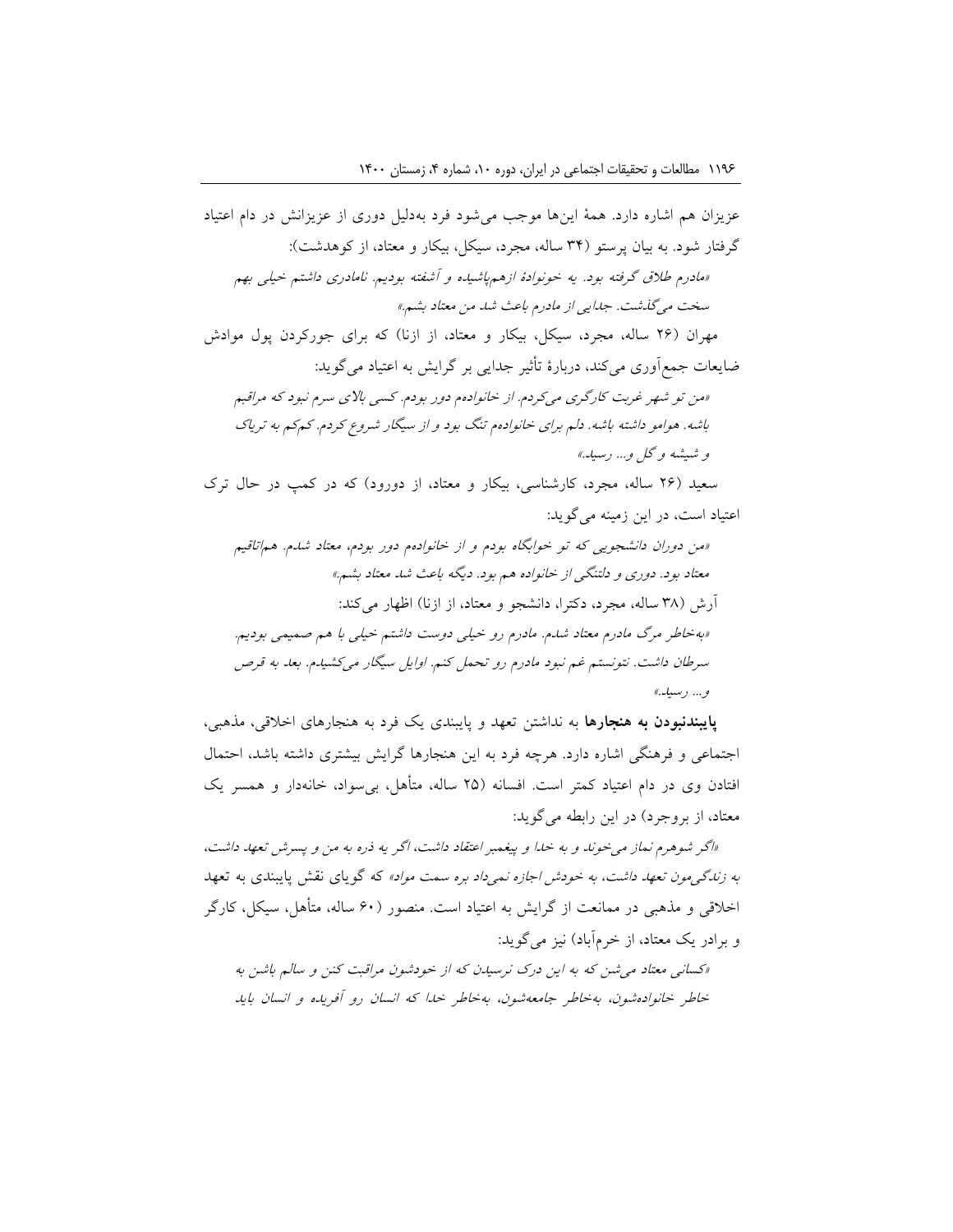مقامش خیلی باال باشه. باید به خیلی جاها برسه نه اینکه با دست خودش، خودش رو به فالکت بندازه.«

**ناکارآمدی قوانین حقوقی** مفهومی است که به ضعف کمیت و کیفیت سیاستهای حقوقی و قضایی در زمینۀ جرائم مرتبط با مواد مخدر مانند تولید، توزیع و مصرف مواد مخدر اشاره دارد. باید برای رویارویی با تبعات وخیم مواد مخدر و کاهش اثرات آن و ارتقای امنیت انسانی، سیاست کیفری منسجمی اتخاذ شود. زهره )35 ساله، متأهل، سیکل، خانهدار و همسر یک معتاد، از بروجرد) بیان میکند:

»قانون معتاد رو مجرم نمیدونه. واسه همینم باعث میشه خیلی راحت و بدون هیچ ترسی برن معتاد بشن و زن و بچه رو آزار بدن.«

فرهاد )27 ساله، همسر طالقگرفته، سیکل، شغل آزاد و معتاد، از دورود( که در کمپ در حال ترک اعتیاد است، میگوید:

»باید قانون انقدر قوی باشه که بتونه باندای قاچاق و تولید مواد مخدر رو جوری مجازات کنه که عبرت سایرین بشه، نه که چند سال بگیرنشون بعد عفوشون کنن دوباره برن مواد پخش کنن که جوونا رو معتاد کنن.«

مکانیسمهای جذبکننده نیز با ترغیب فرد موجب گرایش وی به مصرف مواد مخدر و درنتیجه اعتیاد میشوند. »دسترسی به مواد مخدر« خود یک عامل جذبکننده است که سبب میشود فرد به مصرف مواد مخدر تحریک شود. نازنین )36 ساله، متأهل، سیکل، خانهدار و معتاد، از کوهدشت) در این زمینه میگوید:

»مواد تو خونۀ ما همیشه بود. خیلی راحت بهش دسترسی داشتم. شوهرم معتاد بود همیشه مواد داشتیم. دیگه منم کمکم جذبش شدم که بکشم.« سرفراز (۲۴ ساله، مجرد، دیپلم، بیکار و معتاد، از خرمآباد) نیز اظهار میدارد: »من خودم فروشنده بودم. مواد در اختیارم بود، خودم نمیکشیدم فقط میفروختم. تا اینکه

آخرش خودم هم به دامش افتادم.«

تمهیدات و اقداماتی که نیروی انتظامی، ستاد مبارزه با مواد مخدر و سایر ارگانهای مربوطه، در رابطه با پیشگیری از قاچاق، توزیع و مصرف مواد مخدر انجام میدهند، هرچه کارآمدتر باشد، دسترسی افراد معتاد به مواد کمتر میشود. درنتیجه گرایش افراد به اعتیاد کاهش مییابد. به بیان ایرج (۴۳ ساله، متأهل، دیپلم، شغل آزاد و معتاد، از الشتر): »دولت باید با مافیای قاچاق مواد مخدر مبارزه کنه تا دیگه مواد نباشه که مردم بکشن.«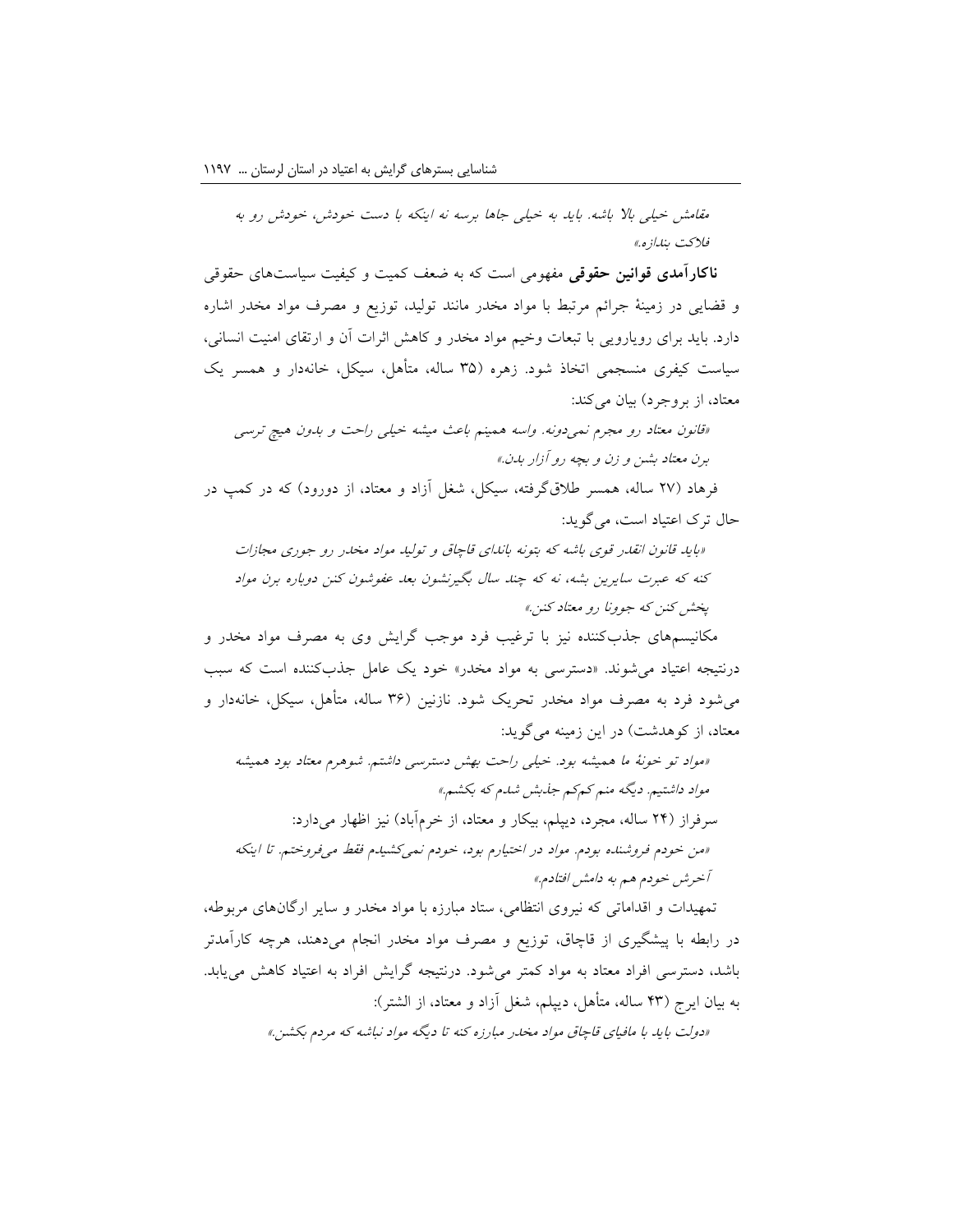مهین (۴۰ ساله، متأهل، سیکل، خانهدار و همسر یک معتاد، از ازنا) می گوید: »دولت باید موادفروشا رو دستگیر کنه؛ مخصوصاً تو محالت پایینشهر که پره. باید این محلهها پاکسازی بشن. باید یه فکر اساسی بشه. گاهی خردهفروشا رو جمع میکنن و دوباره ولشون میکنن. اینجوری فایده نداره باید اینا از ریشه زده بشن و سردستههای اینا رو پیدا کنن دستگیر کنن تا جوونا معتاد نشن.« منصور (۶۰ ساله، متأهل، سیکل، کارگر و برادر یک معتاد، از خرمآباد) اظهار می کند: »دولت باید جلوی قاچاق مواد مخدر رو بگیره. باید کارخونههای سیگارسازی رو تعطیل کنه؛ چون اعتیاد اول از سیگار شروع میشه. مسئوالی مربوطه نباید کوتاهی کنن. باید به وظیفۀ خودشون عمل کنن.« برخی افراد نیز بهمنظور **کامیابی جسمی، جنسی و روحی** به مصرف مواد مخدر جذب شدهاند. آزاده )35 ساله، متأهل، ابتدایی، خانهدار و همسر یک معتاد، از بروجرد( میگوید: »همون اول ازدواجمون شوهرم تریاک میآورد. چند دود میگرفت. قبل از اینکه با هم رابطۀ زناشویی داشته باشیم میگفت اینو که مصرف کنم از نظر جنسی قویتر میشم میتونم لذت رابطه رو برات بیشتر کنم. منم مخالفتی نمیکردم. همون باعث شد کمکم معتاد بشه.« مسلم )27 ساله، مجرد، سیکل، شاگرد رانندۀ ماشین سنگین، و معتاد، از دورود( که در حال ترک اعتیاد در کمب است بیان میکند: »اوایل واسه این میکشیدم که بتونم شب بیدار باشم و رانندگی کنم، ولی کمکم معتاد شدم.« مهرداد )35 ساله، همسر طالقگرفته، دیپلم، کشاورز و معتاد، از بروجرد( نیز میگوید: »دوست داشتم اون لذت و سرخوشی رو که همه میگن مواد به آدم میده تجربه کنم. به قول معروف دوست داشتم برم فضا.« تعریفی که دیگران از حس سرخوشی ناشی از مصرف مواد مخدر میکنند، بهعنوان یک عامل جذبکننده، در فرد کششی نسبت به مصرف مواد ایجاد شود و بخواهد مواد مخدر را برای دستیابی به آن لذت امتحان کند. به عبارت دیگر سبب ایجاد حس کنجکاوی فرد برای امتحان و مصرف مواد مخدر میشود. سرفراز )24 ساله، مجرد، دیپلم، بیکار و معتاد، از خرمآباد( دربارۀ حس کنجکاوی میگوید:

»من خودم فروشنده بودم. یه روز کنجکاو شدم با خودم گفتم بذار خودم بکشم ببینم چیه. چه لذتی داره. این شد که کمکم معتاد شدم.«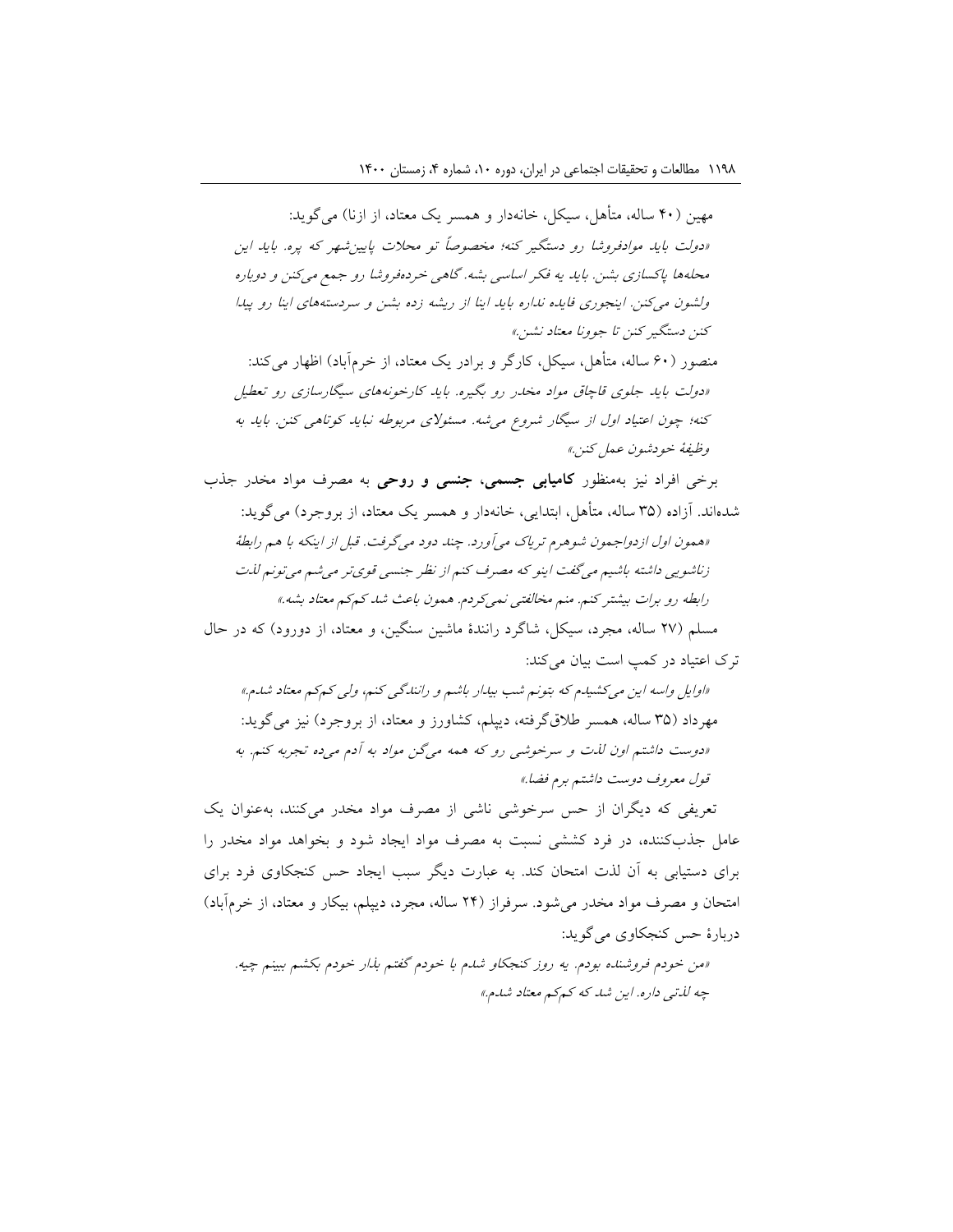



**شکل .1 شبکۀ مضامین بسترهای گرایش به اعتیاد در استان لرستان**

## **بحث و نتیجهگیری**

اعتیاد بهعنوان یکی از مسائل اجتماعی در عصر حاضر و یک بالی خانمانسوز، زمینهساز بروز بسیاری از آسیبها و انحرافات اجتماعی دیگر شده است. آمارها بیانگر آن است که این مسئله در مناطق کمبرخورداری مانند استان لرستان بهصورت مسئلهای بحرانی درآمده است. بر همین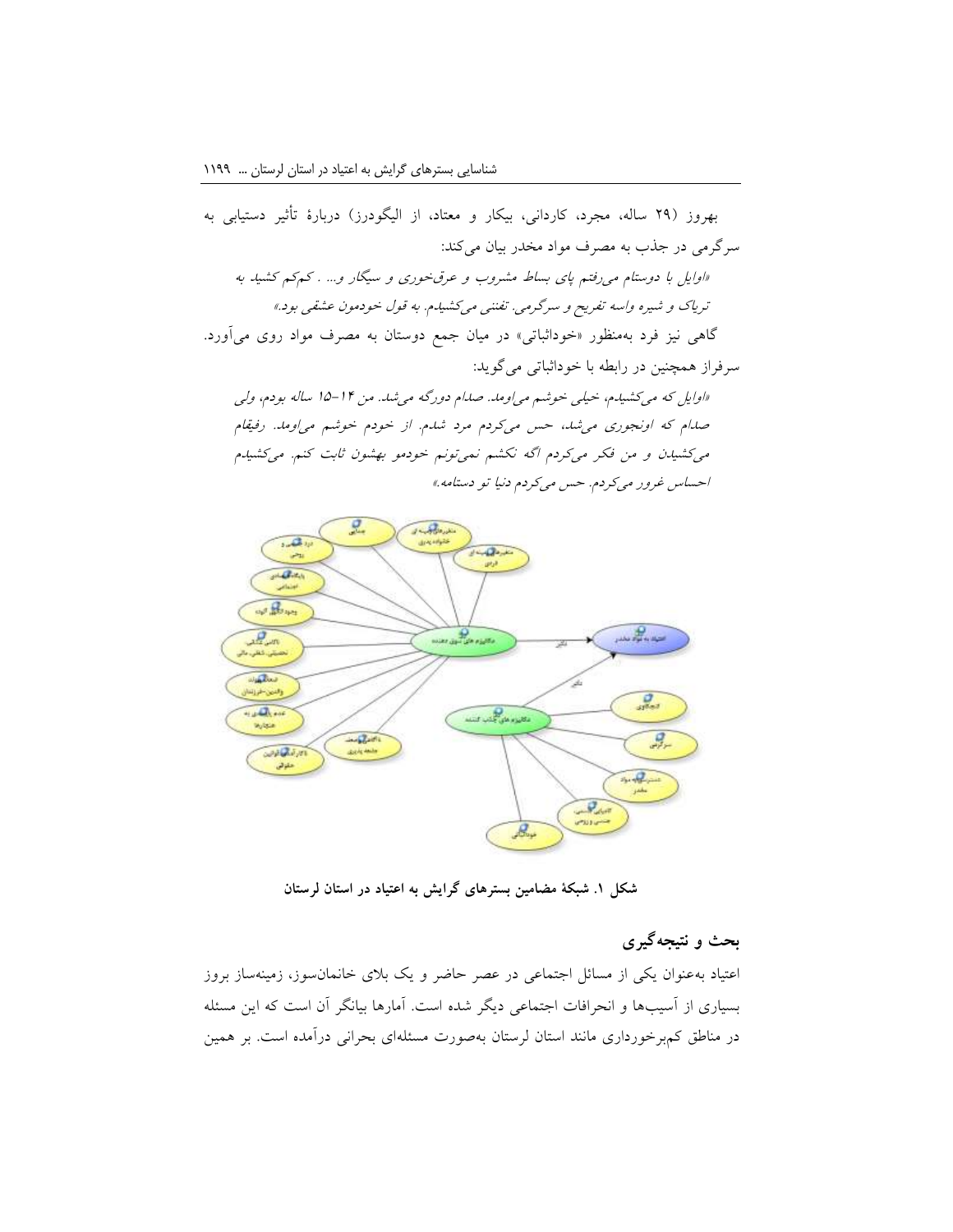اساس، پژوهش کیفی حاضر با هدف تحلیل بسترهای مسئلۀ اعتیاد در استان لرستان، به روش تحلیل مضمون انجام شده است. جامعۀ مورد مطالعه شامل ساکنان لرستان بود که پدیدۀ اعتیاد را درک کردهاند (شامل معتادان کنونی و سابق و همچنین خانوادههای آنها). نمونهگیری بهصورت هدفمند تا زمان اشباع نظری (۶۴ مصاحبه) ادامه داده شد. پس از تحلیل مصاحبهها نتیجۀ کلی در قالب شبکۀ مضامین ارائه شد؛ بهطوریکه نشان میدهد فرد در اثر مکانیسمهای سوقدهنده )متغیرهای زمینهای فردی، متغیرهای زمینهای خانواده پدری، پایگاه اقتصادی-اجتماعی، وجود الگوی آلوده، درد جسمی و روحی، ناکامی عشقی، تحصیلی، شغلی، مالی، ناآگاهی و ضعف جامعهپذیری، ضعف پیوند والدین-فرزندان، جدایی، پایبندنبودن به هنجارها، ناکارآمدی قوانین حقوقی) و مکانیسمهای جذبکننده (دسترسی به مواد مخدر، کامیابی جسمی، جنسی و روحی، کنجکاوی، سرگرمی، خوداثباتی) به اعتیاد گرایش یافته است. مکانیسمهای سوقدهنده، سازوکارهایی هستند که فرد را بهسوی مصرف مواد مخدر و اعتیاد به آن سوق میدهند و نوعی اهرمهای فشار محسوب میشوند؛ درحالیکه مکانیسمهای جذبکننده، با ترغیب و تحریک فرد او را بهسمت مواد مخدر جذب میکنند. پژوهشهای پیشین و نظریات موجود، مؤید یافتههای تحقیق حاضر هستند، اما شیوۀ دستهبندی جدیدی که در تحقیق حاضر ارائه شده است و به عبارت دیگر، سنخشناسی حاصل از تحلیل مضمون دادههای کیفی نشان میدهد برخالف برخی تحقیقات قبلی نظیر مدبرنیا و همکاران )1392( که همۀ عوامل را در زمرۀ عوامل انگیزاننده میدانند، برخی از عوامل فرد را علیرغم میل باطنیاش بهسوی مصرف مواد مخدر سوق میدهند و مانند اهرم فشار عمل میکنند. بدینترتیب براساس تحلیل دادههای کیفی و بومی، بهمنظور پیشگیری از اعتیاد، باید بهموازات تضعیف و حذف مکانیسمهای سوقدهنده، به تقویت و تأمین مکانیسمهای جذبکننده در حیطۀ جاذبههای سالم پرداخت. بدین معنا که در کنار فرهنگسازی و جامعهپذیری صحیح افراد در راستای پیشگیری از آلودگی به مواد مخدر از طریق خانواده، مدرسه، رسانه و،... و تأمین و افزایش سطح رفاه اقتصادی استان و ساکنان آن و ایجاد شرایط اشتغال و تحصیل و... در آن و همچنین تأمین دسترسی به مشاورههای خانوادگی، تحصیلی و... شرایطی برای افراد و بهویژه جوانان فراهم شود که بتوانند هیجانات خود را در آن حیطهها و سرگرمیهای سالم تخلیه و در راستای لذتجویی و کامیابی، از روشهای سالم استفاده کنند؛ نظیر سالنهای ورزشی و پارکهای خانوادگی دارای وسایل بازی و سرگرمی رایگان و کمهزینه که در دسترس همگان باشد. همچنین عرصۀ شکوفایی خالقیتهای افراد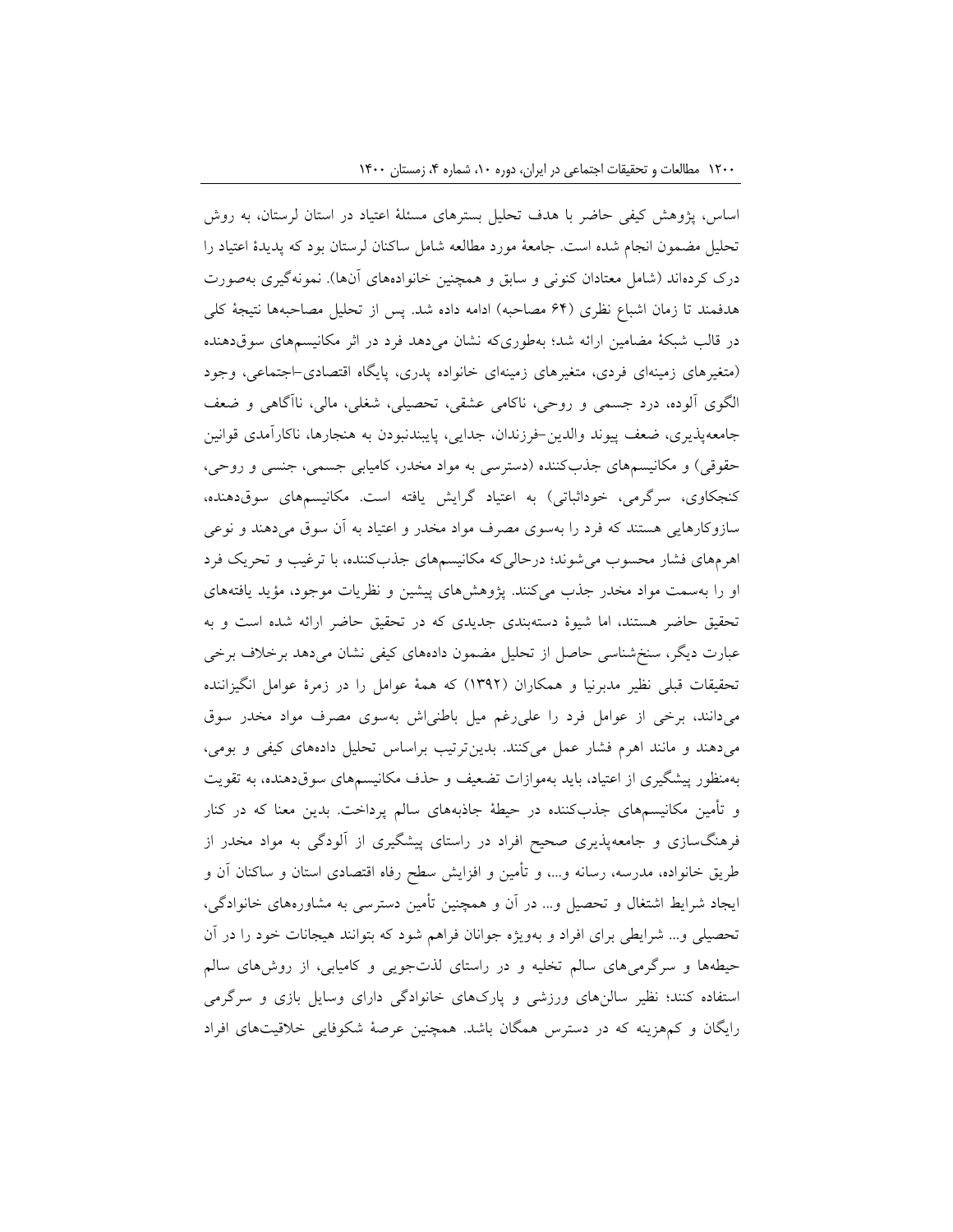بهخصوص نوجوانان و جوانان در زمینههای مختلف هنری، ورزشی، علمی و... فراهم باشد تا بتوانند در آن عرصهها به خوداثباتی دست یابند؛ بنابراین برای دستیابی به هدف مهم و ضروری پیشگیری از اعتیاد الزم است در کنار طرحهای اقتصادی و سیاسی، مبارزه با تولید، قاچاق، توزیع و مصرف مواد مخدر، به طرحهای فرهنگی و اجتماعی نیز پرداخته شود تا بتوان با فرهنگسازی پیشگیری از اعتیاد و ایجاد انسجام و کنترل اجتماعی در میان افراد، از آسیبهای ناشی از شیوع اعتیاد جلوگیری کرد.

### **منابع**

- آبادینسکی، هوراد )1384(، **مواد مخدر، نگاهی اجمالی**، ترجمۀ محمدعلی زکریایی، تهران: جامعـه و فرهنگ.
- آسایش، حمید، جهانگیر، فریدون، قربـانی، مصـطفی، بادلـه، محمـدتقی و عزیـز رضـاپور ) 1391(، »سوءمصرف مواد مخدر و ارتباط روشهای مصرف مواد با عوامل سنی در معتادان به مواد مخـدر «، **توسعۀ پژوهش در پرستاری و مامایی**، شمارۀ :2 .89-82
- ایمان، محمـدتقی ) 1388(، **مبنای پارادایمی روشهای تحقیق کمی و کیفی در علوم انسانی**، قـم: حوزه و دانشگاه.
- حاجیحسنی، مهرداد، شفیعآبادی، عبداهلل، پیرساقی، فهیمه و محراب بشـیرپور ) 1390(، »پـیش بینـی گرایش به اعتیاد براساس میزان پرخاشگری و ابراز وجود در دانشجویان«، **اعتیادپژوهی**، شـمارۀ :20  $.04 - 41$
- خبرگزاری ایرنا )1396(، »وضعیت لرستان در مصرف مـواد مخـدر نگـران کننـده اسـت «، 24 مهـر، آنلاین، قابل دسترس در: www.irna.ir/news/82698439.
- خبرگـزاری برنـا (۱۳۹۹)، «سـن اعتیـاد پـایین آمـده/اعتیاد زنـان در حـال افـزایش اسـت»، آنلایــن، .https://www.borna.news/fa/tiny/news-991009 :در قابلدسترس
- خبرگزاری مهر )1397(، »سن مصرف مواد مخدر در لرستان 21/7 سال است/اعتیاد 60 هزار نفر«، 8 اردیبهشت، آنلاین، قابل دسترس در: mehrnews.com/xLqQ4.
- رابرتسون، یان )1377(، **درآمدی بر جامعه با تأکید بر نظریههای کارکردگرایی، ستیز و کنش متقابل نمادی**، ترجمۀ حسین بهروان، مشهد: بهنشر.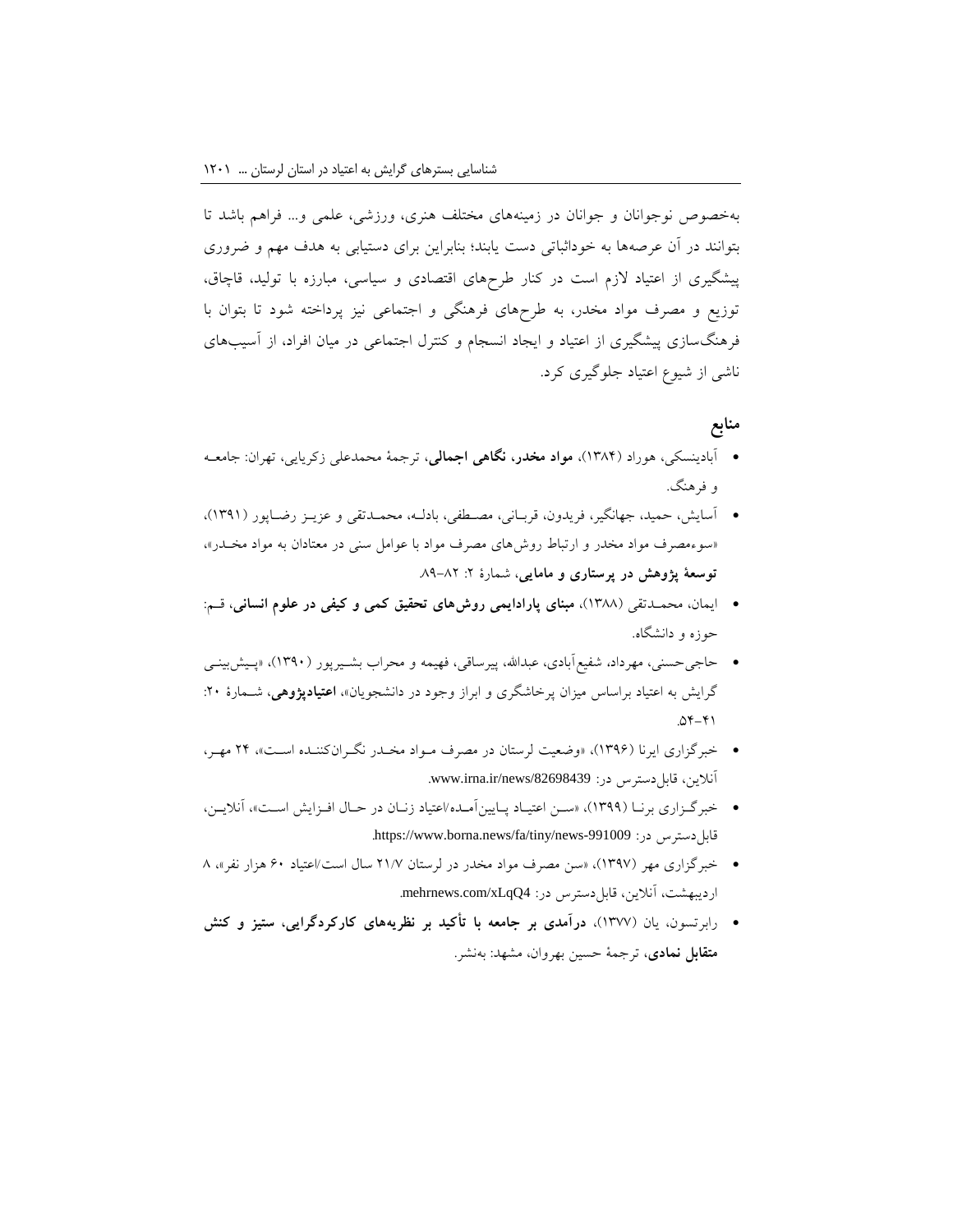- رازقی، نادر، فیروزجائیان، علیاصغر و هادی قاسمزاده )1396(، »بررسی رابطۀ بین سرمایۀ اجتماعی معتادان گمنام و تداوم ترک اعتیاد )مطالعۀ موردی: معتادان شرکتکننده در انجمـن هـای NA اسـتان مازندران)»**، مطالعات و تحقیقات اجتماعی در ایران**، شمارۀ ۴: ۵۷۱– ۵۹۳.
- ساعیارسی، ایرج و فرید عسگری )1391(، »تبیین جامعهشناختی علل و عوامل مـؤثر بـر اعتیـاد در شهر زنجان«، **علوم رفتاری**، شمارۀ :12 .73-51
- سلیمانی، سمیه، گلچین، مسعود و صـالح الـدین قـادری ) 1396(، »اعتیـاد زنـان از منظـر کنشـگران دستگاههای اجرایی در استان البرز«، **مطالعات اجتماعی ایران**، شمارۀ :4 .52-74
- شایسته، سیاوش )1375(، **مقایسۀ شخصیتی جوانان معتاد به مواد مخدر و جوانان عادی در گروه سنی 22-14 سال در استان اصفهان**، پایاننامۀ کارشناسی ارشد، دانشگاه تربیت مدرس.
- صحبتیها، علی و حدیثه رمضانیفر )1393(، »بررسی عوامل جامعهشناختی مؤثر بـر مصـرف مـواد مخدر در بین زنان (مطالعۀ موردی: زنان شهرستان تنکابن)»، **اولین کنفرانس بین|لمللی روان شناسی و علوم رفتاری**، تهران: مؤسسۀ همایشگران مهر اشراق، مرکز همایشهای دانشگاه تهران.
	- فلیک، اووه )1387(، **درآمدی بر تحقیق کیفی**، ترجمۀ هادی جلیلی، تهران: نی.
- کرمپور، رزا )1379(، »ارزیابی تحقیقات انجامگرفته درخصوص اعتیاد و مصرف مواد مخدر در ستاد مبارزه با مواد مخدر«، **ژرفای تربیت**، شمارۀ 5 و :10
- محمدی، جمال و اهون رحیمی )1397(، »مطالعۀ کیفی مصرف نشانهها در فضاهای شـهری )مـورد مطالعه: شهر سنندج)»**، مطالعات و تحقیقات اجتماعی در ایران**، شمارۀ ۴: ۷۷۷–۷۰۰.
- مدبرنیا، محمدجعفر، میرحسینی، سیدکامبخش، تبری، رسول و زهرا عطرکار روشن )1392(، »عوامل مؤثر بر اعتیاد به مواد مخدر در میان افراد 15 تا 30 سال: یک مطالعۀ کیفـی «. **مجلۀ دانشگگاه علگوم پزشکی گیلان**، شمارۀ ۸۷ ۷۰–۷۷.
- مشکانی، محمدرضا و مشکانی، زهرا )1381(، »سنجش تأثیر عوامل بیرونـی و درونـی خـانواده بـر بزهکاری نوجوانان«، **انجمن جامعهشناسی ایران**، تهران: آگه.
- هاشمینژاد، مهدیه )1395(، **مطالعۀ جامعهشناختی اعتیاد زنان در مازنگدران بگه روش زمینگه ای**،

پایاننامۀ کارشناسی ارشد جامعهشناسی، دانشگاه خوارزمی.

- Bainter, T. E. G., & Ackerman, M. L. (2021), Conformity Behaviors: a Qualitative Phenomenological Exploration of Binge Drinking Among Female College Students. **International Journal of Mental Health and Addiction***.* https://doi.org/10.1007/s11469- 021-00501-6.
- Bardo, M. T., Neisewander, J. L., & Kelly, T. H. (2013), Individual Differences and Social Influences on the Neurobehavioral Pharmacology of Abused Drugs. **Pharmacol Rev**. No. 1: 255–290*.*